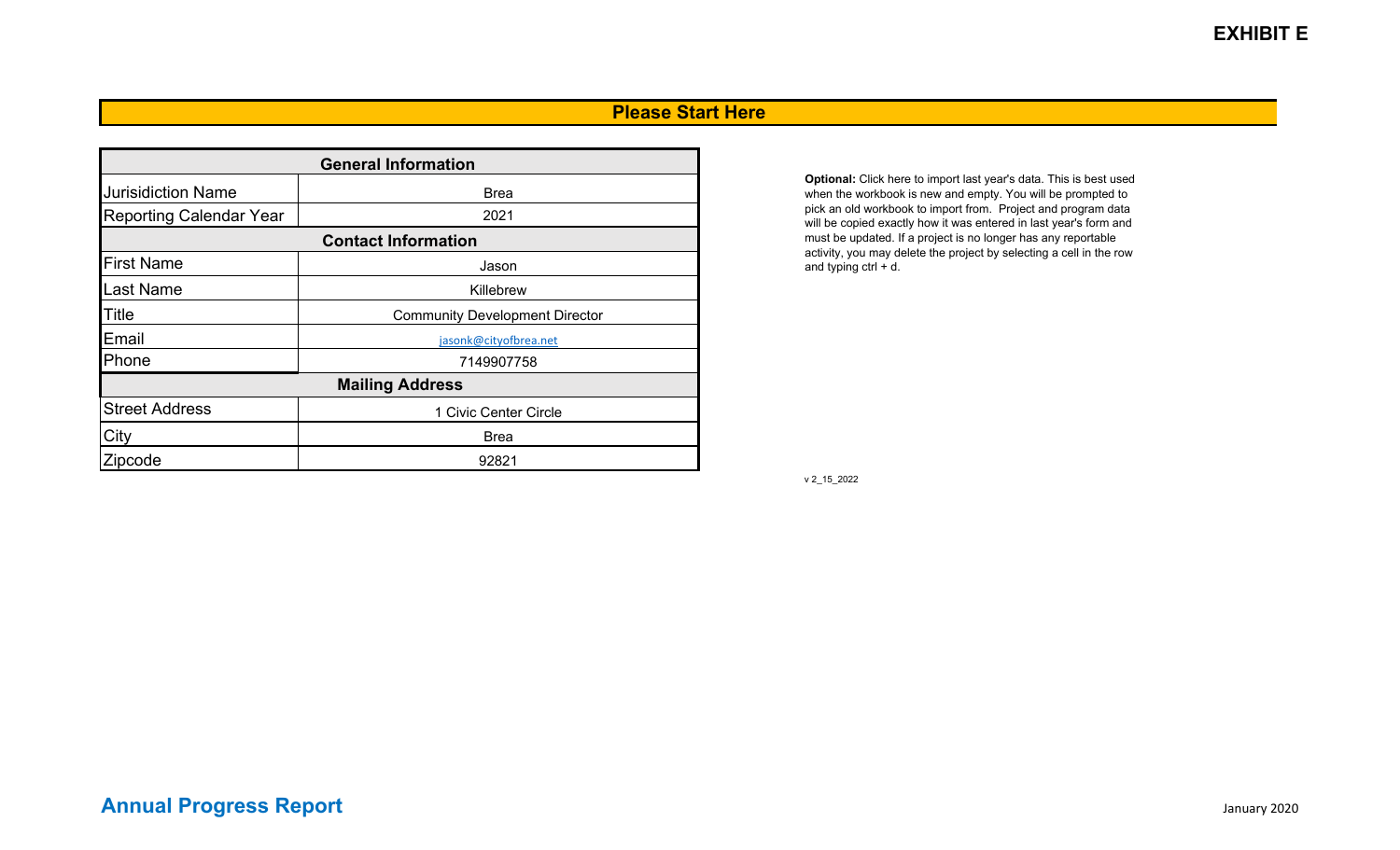| <b>Jurisdiction</b>                 | Brea               |                           |                                 |                                                       | <b>ANNUAL ELEMENT PROGRESS REPORT</b>                   |                               |                                                                          |                                                         |                                                                    |                                                    | Note: "+" indicates an optional field                               |                                                                |                                                             |                              |                                                  |                                                        |                                                               |                                                                                                                       |                                   |                                                                                                     |                                                             |                                                                                                                                                                                                                                                                                    |
|-------------------------------------|--------------------|---------------------------|---------------------------------|-------------------------------------------------------|---------------------------------------------------------|-------------------------------|--------------------------------------------------------------------------|---------------------------------------------------------|--------------------------------------------------------------------|----------------------------------------------------|---------------------------------------------------------------------|----------------------------------------------------------------|-------------------------------------------------------------|------------------------------|--------------------------------------------------|--------------------------------------------------------|---------------------------------------------------------------|-----------------------------------------------------------------------------------------------------------------------|-----------------------------------|-----------------------------------------------------------------------------------------------------|-------------------------------------------------------------|------------------------------------------------------------------------------------------------------------------------------------------------------------------------------------------------------------------------------------------------------------------------------------|
| <b>Reporting Year</b>               | 2021               | (Jan. 1 - Dec. 31)        |                                 |                                                       | <b>Housing Element Implementation</b>                   |                               |                                                                          |                                                         |                                                                    |                                                    | Cells in grey contain auto-calculation formulas                     |                                                                |                                                             |                              |                                                  |                                                        |                                                               |                                                                                                                       |                                   |                                                                                                     |                                                             |                                                                                                                                                                                                                                                                                    |
| <b>Planning Period</b>              | 5th Cycle          | 10/15/2013 - 10/15/2021   |                                 |                                                       |                                                         |                               | (CCR Title 25 §6202)                                                     |                                                         |                                                                    |                                                    | <b>Table A</b><br><b>Housing Development Applications Submitted</b> |                                                                |                                                             |                              |                                                  |                                                        |                                                               |                                                                                                                       |                                   |                                                                                                     |                                                             |                                                                                                                                                                                                                                                                                    |
|                                     |                    | <b>Project Identifier</b> |                                 |                                                       | <b>Unit Types</b>                                       |                               | Date<br>Application<br><b>Submitted</b>                                  |                                                         |                                                                    |                                                    | Proposed Units - Affordability by Household Incomes                 |                                                                |                                                             |                              |                                                  | Total<br>Approved<br>Units by<br>Project               | Total<br><b>Disapproved</b><br>Units by<br>Project            | Streamlining                                                                                                          | <b>Density Bonus Applications</b> |                                                                                                     | Application<br>Status                                       | <b>Notes</b>                                                                                                                                                                                                                                                                       |
|                                     |                    | $\overline{\mathbf{1}}$   |                                 |                                                       | $\overline{2}$                                          | $\overline{\mathbf{3}}$       | $\overline{4}$                                                           |                                                         |                                                                    |                                                    | 5                                                                   |                                                                |                                                             |                              | 6                                                | $\overline{7}$                                         | 8                                                             | 9                                                                                                                     | 10                                |                                                                                                     | 11                                                          | 12                                                                                                                                                                                                                                                                                 |
| Prior APN <sup>+</sup>              | <b>Current APN</b> | <b>Street Address</b>     | <b>Project Name<sup>+</sup></b> | <b>Local Jurisdiction</b><br>Tracking ID <sup>+</sup> | <b>Unit Category</b><br>(SFA, SFD, 2 to<br>4,5+,ADU,MH) | Tenure<br>R=Renter<br>O=Owner | <b>Date</b><br><b>Application</b><br>Submitted+<br>(see<br>instructions) | Very Low-<br>Income<br><b>Deed</b><br><b>Restricted</b> | Very Low-<br><b>Income Non</b><br><b>Deed</b><br><b>Restricted</b> | Low-<br>Income<br><b>Deed</b><br><b>Restricted</b> | Low-Incom<br><b>Non Deed</b><br>Restricted                          | Moderate-<br><b>Income</b><br><b>Deed</b><br><b>Restricted</b> | Moderate-<br>Income<br><b>Non Deed</b><br><b>Restricted</b> | Above<br>Moderate-<br>Income | <b>Total PROPOSED</b><br><b>Units by Project</b> | Total<br><b>APPROVED</b><br><b>Units by</b><br>project | <b>Total</b><br><b>DISAPPROVED</b><br><b>Units by Project</b> | <b>Was APPLICATION</b><br><b>SUBMITTED</b><br><b>Pursuant to GC</b><br>65913.4(b)?<br>(SB 35)<br><b>Streamlining)</b> | for this housing<br>development?  | Was a Density   Was a Density<br>Bonus requested Bonus approved<br>for this housing<br>development? | <b>Please indicate</b><br>the status of the<br>application. | Notes <sup>+</sup>                                                                                                                                                                                                                                                                 |
| Summary Row: Start Data Entry Below |                    |                           |                                 |                                                       |                                                         |                               |                                                                          |                                                         |                                                                    |                                                    |                                                                     |                                                                |                                                             |                              |                                                  |                                                        |                                                               |                                                                                                                       |                                   |                                                                                                     |                                                             |                                                                                                                                                                                                                                                                                    |
|                                     | 319-102-25         | 1639 E Imperia<br>Hwy     | Brea Plaza Expansion            | PLN-2020-00034                                        | $5+$                                                    |                               | 11/24/2020                                                               |                                                         |                                                                    |                                                    |                                                                     |                                                                |                                                             | 161                          | 161                                              |                                                        |                                                               | No                                                                                                                    | No                                | No                                                                                                  | Pending                                                     | A new apartment complex,<br>hotel, restaurant, and office<br>space. Pending approval.<br>Pending The applicant is proposing                                                                                                                                                        |
|                                     | 320-071-29         | 2603 N Valencia<br>Ave    | Brea 265                        | PLN-2020-00011                                        | $5+$                                                    |                               | 10/15/2020                                                               |                                                         |                                                                    |                                                    |                                                                     |                                                                |                                                             | 1,100                        | 1100                                             |                                                        |                                                               | <b>No</b>                                                                                                             | No                                | No                                                                                                  |                                                             | a General Plan<br>Amendment to change<br>properties from Hillside<br>Residential and Low<br>Density Residential to Brea<br>265 Specific Plan and a<br>Zone Change from Hillside<br>Residential and Single<br>Family Residential to Brea<br>265 Specific Plan. Pending<br>approval. |
|                                     |                    |                           |                                 |                                                       |                                                         |                               |                                                                          |                                                         |                                                                    |                                                    |                                                                     |                                                                |                                                             |                              |                                                  |                                                        |                                                               |                                                                                                                       |                                   |                                                                                                     |                                                             |                                                                                                                                                                                                                                                                                    |
|                                     |                    |                           |                                 |                                                       |                                                         |                               |                                                                          |                                                         |                                                                    |                                                    |                                                                     |                                                                |                                                             |                              |                                                  |                                                        |                                                               |                                                                                                                       |                                   |                                                                                                     |                                                             |                                                                                                                                                                                                                                                                                    |
|                                     |                    |                           |                                 |                                                       |                                                         |                               |                                                                          |                                                         |                                                                    |                                                    |                                                                     |                                                                |                                                             |                              |                                                  |                                                        |                                                               |                                                                                                                       |                                   |                                                                                                     |                                                             |                                                                                                                                                                                                                                                                                    |
|                                     |                    |                           |                                 |                                                       |                                                         |                               |                                                                          |                                                         |                                                                    |                                                    |                                                                     |                                                                |                                                             |                              |                                                  |                                                        |                                                               |                                                                                                                       |                                   |                                                                                                     |                                                             |                                                                                                                                                                                                                                                                                    |
|                                     |                    |                           |                                 |                                                       |                                                         |                               |                                                                          |                                                         |                                                                    |                                                    |                                                                     |                                                                |                                                             |                              |                                                  |                                                        |                                                               |                                                                                                                       |                                   |                                                                                                     |                                                             |                                                                                                                                                                                                                                                                                    |
|                                     |                    |                           |                                 |                                                       |                                                         |                               |                                                                          |                                                         |                                                                    |                                                    |                                                                     |                                                                |                                                             |                              |                                                  |                                                        |                                                               |                                                                                                                       |                                   |                                                                                                     |                                                             |                                                                                                                                                                                                                                                                                    |
|                                     |                    |                           |                                 |                                                       |                                                         |                               |                                                                          |                                                         |                                                                    |                                                    |                                                                     |                                                                |                                                             |                              |                                                  |                                                        |                                                               |                                                                                                                       |                                   |                                                                                                     |                                                             |                                                                                                                                                                                                                                                                                    |
|                                     |                    |                           |                                 |                                                       |                                                         |                               |                                                                          |                                                         |                                                                    |                                                    |                                                                     |                                                                |                                                             |                              |                                                  |                                                        |                                                               |                                                                                                                       |                                   |                                                                                                     |                                                             |                                                                                                                                                                                                                                                                                    |
|                                     |                    |                           |                                 |                                                       |                                                         |                               |                                                                          |                                                         |                                                                    |                                                    |                                                                     |                                                                |                                                             |                              |                                                  |                                                        |                                                               |                                                                                                                       |                                   |                                                                                                     |                                                             |                                                                                                                                                                                                                                                                                    |
|                                     |                    |                           |                                 |                                                       |                                                         |                               |                                                                          |                                                         |                                                                    |                                                    |                                                                     |                                                                |                                                             |                              |                                                  |                                                        |                                                               |                                                                                                                       |                                   |                                                                                                     |                                                             |                                                                                                                                                                                                                                                                                    |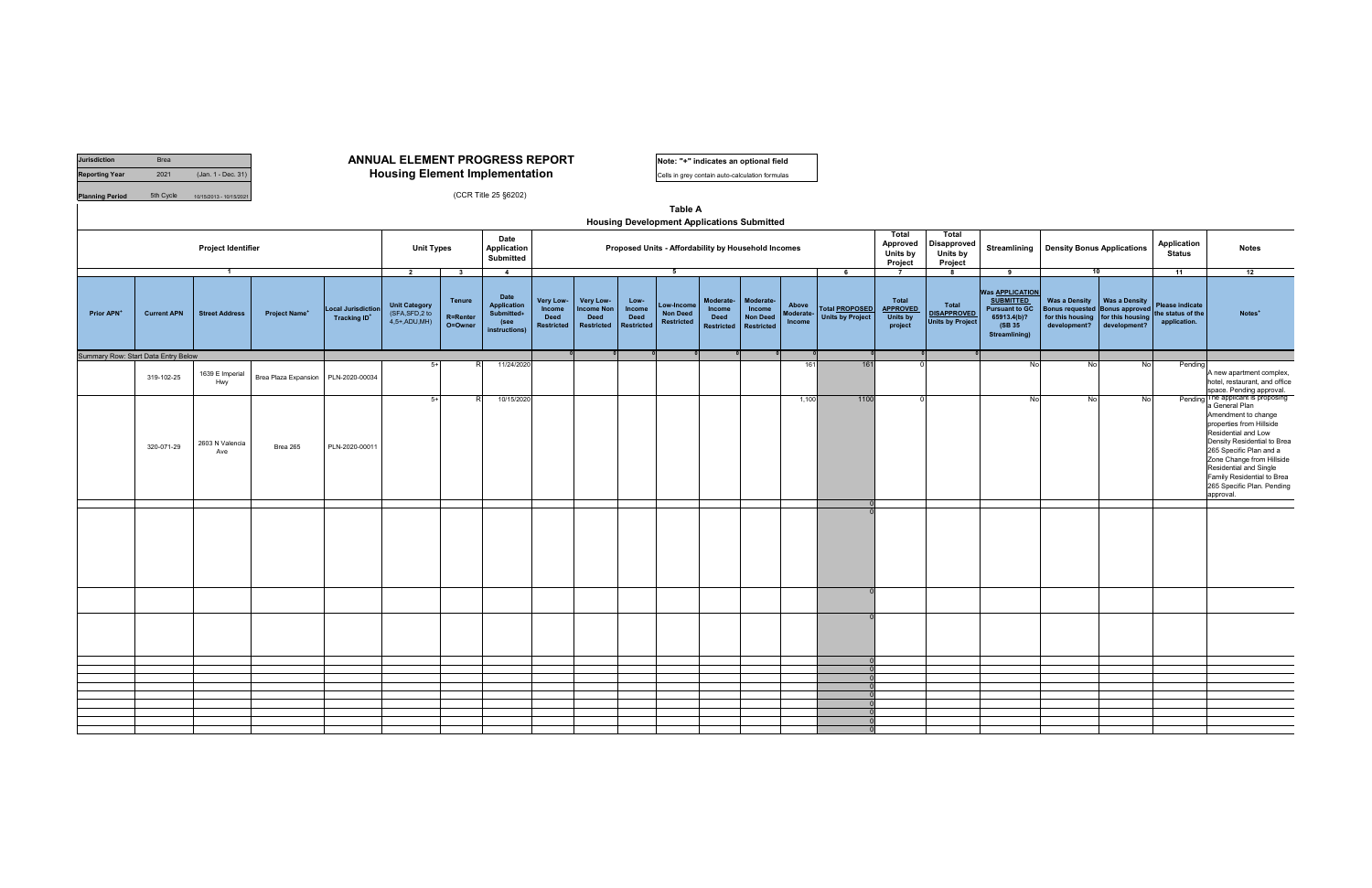| Jurisdiction<br><b>Reporting Year</b><br><b>Planning Period</b> | Brea<br>2021<br>5th Cycle | (Jan. 1 - Dec. 31)<br>10/15/2013 - 10/15/2021 |               | ANNUAL ELEMENT PROGRESS REPORT<br>Note: "+" indicates an optional field<br><b>Housing Element Implementation</b><br>Cells in grey contain auto-calculation formulas<br>(CCR Title 25 §6202) |                                                 |                                       |                                               |                                               |                                  |                                             |                                               |                                                                                                                                                                 |                              |                                            |                                        |                                               |                                               |                                 |                                                    |                                                       |                                                          |                              |                                               |                                              |
|-----------------------------------------------------------------|---------------------------|-----------------------------------------------|---------------|---------------------------------------------------------------------------------------------------------------------------------------------------------------------------------------------|-------------------------------------------------|---------------------------------------|-----------------------------------------------|-----------------------------------------------|----------------------------------|---------------------------------------------|-----------------------------------------------|-----------------------------------------------------------------------------------------------------------------------------------------------------------------|------------------------------|--------------------------------------------|----------------------------------------|-----------------------------------------------|-----------------------------------------------|---------------------------------|----------------------------------------------------|-------------------------------------------------------|----------------------------------------------------------|------------------------------|-----------------------------------------------|----------------------------------------------|
|                                                                 |                           |                                               |               |                                                                                                                                                                                             |                                                 |                                       |                                               |                                               | Table A2                         |                                             |                                               |                                                                                                                                                                 |                              |                                            |                                        |                                               |                                               |                                 |                                                    |                                                       |                                                          |                              |                                               |                                              |
|                                                                 |                           | <b>Project Identifier</b>                     |               |                                                                                                                                                                                             | <b>Unit Types</b>                               |                                       |                                               |                                               |                                  |                                             |                                               | Annual Building Activity Report Summary - New Construction, Entitled, Permits and Completed Units<br>Affordability by Household Incomes - Completed Entitlement |                              |                                            |                                        |                                               |                                               |                                 |                                                    | Affordability by Household Incomes - Building Permits |                                                          |                              |                                               |                                              |
|                                                                 |                           |                                               |               |                                                                                                                                                                                             |                                                 |                                       |                                               |                                               |                                  |                                             |                                               |                                                                                                                                                                 |                              |                                            |                                        |                                               |                                               |                                 |                                                    |                                                       |                                                          |                              |                                               |                                              |
|                                                                 |                           | $\mathbf{1}$                                  |               |                                                                                                                                                                                             | $\overline{2}$                                  | $\overline{\mathbf{3}}$               |                                               |                                               |                                  | $\blacktriangleleft$                        |                                               |                                                                                                                                                                 |                              | 5                                          | 6                                      |                                               |                                               |                                 | $\overline{7}$                                     |                                                       |                                                          |                              | 8                                             | 9                                            |
| Prior APN <sup>*</sup>                                          | <b>Current APN</b>        | <b>Street Address</b>                         | Project Name* | <b>Local Jurisdiction</b><br>Tracking ID <sup>+</sup>                                                                                                                                       | Unit Category<br>(SFA,SFD,2 to<br>4,5+ ADU, MH) | Tenure<br><b>R</b> =Renter<br>O=Owner | Very Low-<br><b>Income Deed</b><br>Restricted | Very Low-<br>Income Non<br>Deed<br>Restricted | Low-Income<br>Deed<br>Restricted | Low-Income<br><b>Non Deed</b><br>Restricted | Moderate-<br><b>Income Deed</b><br>Restricted | Moderate-<br><b>Income Non</b><br><b>Deed Restricted</b>                                                                                                        | Above<br>Moderate-<br>Income | <b>Entitlement</b><br><b>Date Approved</b> | of Units issued<br><b>Entitlements</b> | Very Low-<br><b>Income Deed</b><br>Restricted | Very Low-<br>Income Non<br>Deed<br>Restricted | ow-Income<br>Deed<br>Restricted | .ow-Income<br><b>Non Deed</b><br><b>Restricted</b> | Moderate-<br><b>Income Deed</b><br>Restricted         | Moderate-<br><b>Income Non</b><br><b>Deed Restricter</b> | Above<br>Moderate-<br>Income | <b>Building Permits</b><br><b>Date Issued</b> | # of Units Issued<br><b>Building Permits</b> |
| Summary Row: Start Data Entry Below                             |                           |                                               |               |                                                                                                                                                                                             |                                                 |                                       |                                               |                                               | $\Omega$                         |                                             |                                               |                                                                                                                                                                 |                              |                                            |                                        |                                               |                                               |                                 |                                                    |                                                       |                                                          |                              |                                               |                                              |
|                                                                 | 284-241-25                | 401 S Walnut Ave                              |               | BLD-2021-00328                                                                                                                                                                              | ADU                                             | $\circ$                               |                                               |                                               |                                  |                                             |                                               |                                                                                                                                                                 |                              |                                            |                                        |                                               |                                               |                                 |                                                    |                                                       |                                                          | $\overline{1}$               | 4/14/2021                                     |                                              |
|                                                                 | 284-321-33                | 109 E Fir St                                  |               | BLD-2021-00823                                                                                                                                                                              | ADU                                             | $\circ$                               |                                               |                                               |                                  |                                             |                                               |                                                                                                                                                                 |                              |                                            |                                        |                                               |                                               |                                 |                                                    |                                                       |                                                          | $\overline{1}$               | 8/12/2021                                     |                                              |
|                                                                 | 319-283-24                | 111 S Flower Ave                              |               | BLD-2021-00852                                                                                                                                                                              | ADU                                             | $\circ$                               |                                               |                                               |                                  |                                             |                                               |                                                                                                                                                                 |                              |                                            |                                        |                                               |                                               |                                 |                                                    |                                                       |                                                          | $\overline{1}$               | 11/16/2021                                    |                                              |
|                                                                 | 293-432-06                | 828 w Lime St                                 |               | BLD-2020-00648                                                                                                                                                                              | ADU                                             | $\circ$                               |                                               |                                               |                                  |                                             |                                               |                                                                                                                                                                 |                              |                                            |                                        |                                               |                                               |                                 |                                                    |                                                       |                                                          | $\overline{1}$               | 1/7/2021                                      |                                              |
|                                                                 | 296-332-06                | 214 N Madrona<br>Ave                          |               | BLD-2020-00299                                                                                                                                                                              | ADU                                             | $\circ$                               |                                               |                                               |                                  |                                             |                                               |                                                                                                                                                                 |                              |                                            |                                        |                                               |                                               |                                 |                                                    |                                                       |                                                          | $\overline{1}$               | 1/12/2021                                     |                                              |
|                                                                 | 315-011-19                | 109 Liliac Ln                                 |               | BLD-2020-00535                                                                                                                                                                              | SFD                                             | $\circ$                               |                                               |                                               |                                  |                                             |                                               |                                                                                                                                                                 |                              |                                            |                                        |                                               |                                               |                                 |                                                    |                                                       |                                                          | $\overline{1}$               | 3/8/2021                                      |                                              |
|                                                                 | 936-505-17                | 420 Hudson St                                 |               | BLD-2021-00313                                                                                                                                                                              | $5+$                                            | $\circ$                               |                                               |                                               |                                  |                                             |                                               |                                                                                                                                                                 |                              |                                            |                                        |                                               |                                               |                                 |                                                    |                                                       |                                                          | $\overline{1}$               | 3/18/2021                                     |                                              |
|                                                                 | 936-505-54                | 406 Hudson St                                 |               | BLD-2021-00441                                                                                                                                                                              | $5+$                                            | $\circ$                               |                                               |                                               |                                  |                                             |                                               |                                                                                                                                                                 |                              |                                            |                                        |                                               |                                               |                                 |                                                    |                                                       |                                                          | $\rightarrow$                | 4/6/2021                                      |                                              |
|                                                                 | 296-241-09                | 430 Hudson St                                 |               | COO-2021-<br>00083/BLD-2021-<br>00234                                                                                                                                                       | SFA                                             | $\circ$                               |                                               |                                               |                                  |                                             |                                               |                                                                                                                                                                 |                              |                                            |                                        |                                               |                                               |                                 |                                                    |                                                       |                                                          |                              |                                               |                                              |
|                                                                 | 296-241-09                | 431 Hudson St                                 |               | COO-2021-<br>00084/BLD-2021-<br>00236                                                                                                                                                       | SFA                                             | $\circ$                               |                                               |                                               |                                  |                                             |                                               |                                                                                                                                                                 |                              |                                            |                                        |                                               |                                               |                                 |                                                    |                                                       |                                                          |                              |                                               |                                              |
|                                                                 | 296-241-09                | 421 Hudson St                                 |               | COO-2021-<br>00137/BLD-2021-<br>00316                                                                                                                                                       | SFA                                             | $\circ$                               |                                               |                                               |                                  |                                             |                                               |                                                                                                                                                                 |                              |                                            |                                        |                                               |                                               |                                 |                                                    |                                                       |                                                          |                              |                                               |                                              |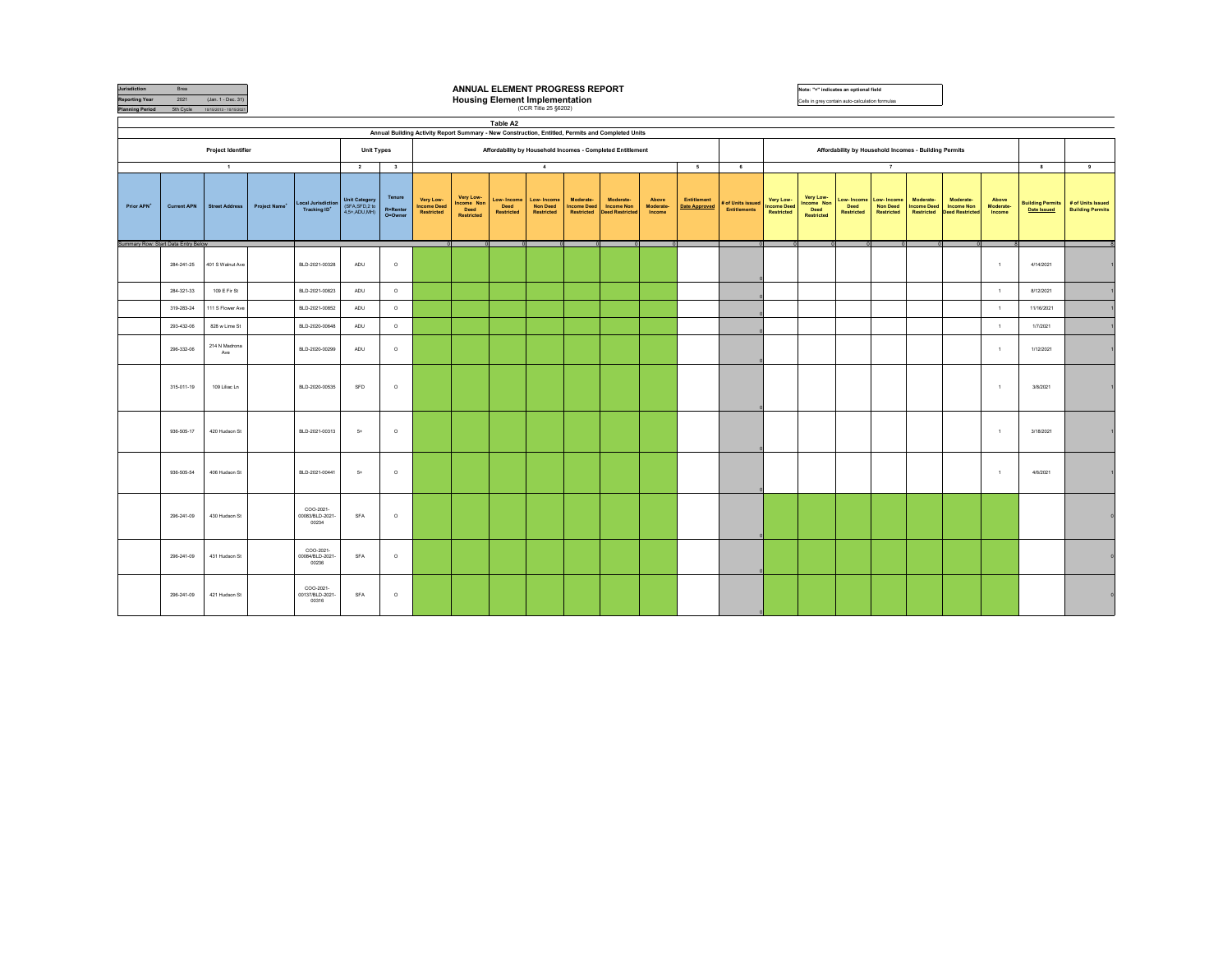|                                               |                                                     |                    |                      |           | Affordability by Household Incomes - Certificates of Occupancy                            |                              |                                                                                                         |                                                     |                                                                                         | Streamlining                                                                                           | Infill                            | <b>Housing with Financial Assistance</b><br>and/or Deed Restrictions                            |                                                                                   | <b>Housing without Financial</b><br><b>Assistance or Deed</b><br><b>Restrictions</b>                                                                                    | <b>Term of Affordability</b><br>or Deed Restriction                                                                |                                             | <b>Demolished/Destroyed Units</b> |                                                   | <b>Density Bonus</b>                                                                                                                                                                                |                                                                                                                                                                                    |                                                                                                                            | <b>Notes</b>                                                                                       |                                                                                                                                                                       |
|-----------------------------------------------|-----------------------------------------------------|--------------------|----------------------|-----------|-------------------------------------------------------------------------------------------|------------------------------|---------------------------------------------------------------------------------------------------------|-----------------------------------------------------|-----------------------------------------------------------------------------------------|--------------------------------------------------------------------------------------------------------|-----------------------------------|-------------------------------------------------------------------------------------------------|-----------------------------------------------------------------------------------|-------------------------------------------------------------------------------------------------------------------------------------------------------------------------|--------------------------------------------------------------------------------------------------------------------|---------------------------------------------|-----------------------------------|---------------------------------------------------|-----------------------------------------------------------------------------------------------------------------------------------------------------------------------------------------------------|------------------------------------------------------------------------------------------------------------------------------------------------------------------------------------|----------------------------------------------------------------------------------------------------------------------------|----------------------------------------------------------------------------------------------------|-----------------------------------------------------------------------------------------------------------------------------------------------------------------------|
|                                               |                                                     |                    | 10                   |           |                                                                                           |                              | 11                                                                                                      | 12                                                  | 13                                                                                      | 14                                                                                                     | 15                                | 16                                                                                              | 17                                                                                | 18                                                                                                                                                                      | 19                                                                                                                 |                                             | 20                                |                                                   | 21                                                                                                                                                                                                  | 22                                                                                                                                                                                 | 23                                                                                                                         | 24                                                                                                 | 25                                                                                                                                                                    |
| Very Low-<br><b>Income Deed</b><br>Restricted | Very Low-<br>ncome Non<br>Deed<br><b>Restricted</b> | Deed<br>Restricted | ow-Income Low-Income | Moderate- | Moderate-<br>Non Deed   Income Deed   Income Non<br>Restricted Restricted Deed Restricted | Above<br>Moderate-<br>Income | <b>Certificates of</b><br>Occupancy or other<br>forms of readiness<br>(see instructions)<br>Date Issued | # of Units<br>issued<br>other forms of<br>readiness | How many of<br>Certificates of the units were<br>Occupancy or Extremely Low<br>Income?* | <b>Was Project</b><br><b>APPROVED</b> using<br>GC 65913.4(b)?<br>(SB 35<br>Streamlining)<br><b>Y/N</b> | Infill Units?<br>Y/N <sup>*</sup> | <b>Assistance Programs</b><br>for Each Development<br>(may select multiple<br>see instructions) | <b>Deed Restriction</b><br>Type<br>(may select<br>multiple - see<br>instructions) | For units affordable without<br>financial assistance or deed<br>restrictions, explain how the<br>locality determined the units<br>were affordable<br>(see instructions) | <b>Term of Affordability or</b><br><b>Deed Restriction (years)</b><br>(if affordable in perpetuity<br>enter 1000)* | Number of<br>Demolished/Des<br>troyed Units | <b>Destroyed Units</b>            | Demolished or stroyed Units<br>Owner or<br>Renter | <b>Total Density Bonus Applied</b><br>Demolished/De to the Project (Percentage<br>Increase in Total Allowable<br><b>Units or Total Maximum</b><br><b>Allowable Residential Gross</b><br>Floor Area) | Number of Other<br>Incentives,<br>Concessions, Waivers,<br>or Other Modifications<br>Given to the Project<br>(Excluding Parking<br><b>Waivers or Parking</b><br><b>Reductions)</b> | List the incentives,<br>concessions,<br>waivers, and<br>modifications<br><b>Waivers or Parking</b><br><b>Modifications</b> | Did the project receive a<br>reduction or waiver of<br>(Excluding Parking parking standards? (Y/N) | Notes <sup>*</sup>                                                                                                                                                    |
|                                               |                                                     |                    |                      |           |                                                                                           |                              |                                                                                                         |                                                     |                                                                                         | N                                                                                                      | N                                 |                                                                                                 |                                                                                   |                                                                                                                                                                         |                                                                                                                    | - 01                                        |                                   |                                                   |                                                                                                                                                                                                     |                                                                                                                                                                                    |                                                                                                                            |                                                                                                    | onstruct 2-story<br>detached accessory<br>dwelling unit in rear<br>yard. 750 sq ft living<br>space above 750 sq ft                                                    |
|                                               |                                                     |                    |                      |           |                                                                                           |                              |                                                                                                         |                                                     |                                                                                         | $\mathbf{N}$                                                                                           | N                                 |                                                                                                 |                                                                                   |                                                                                                                                                                         |                                                                                                                    |                                             |                                   |                                                   |                                                                                                                                                                                                     |                                                                                                                                                                                    |                                                                                                                            |                                                                                                    | Detached accessory<br>dwelling unit. Size =<br>494 50 sf                                                                                                              |
|                                               |                                                     |                    |                      |           |                                                                                           |                              |                                                                                                         |                                                     |                                                                                         | N                                                                                                      | N                                 |                                                                                                 |                                                                                   |                                                                                                                                                                         |                                                                                                                    |                                             |                                   |                                                   |                                                                                                                                                                                                     |                                                                                                                                                                                    |                                                                                                                            |                                                                                                    | Remodel of existing<br>recreation room into a<br>ADI 1387 sf<br>Converting the attached                                                                               |
|                                               |                                                     |                    |                      |           |                                                                                           |                              |                                                                                                         |                                                     |                                                                                         | $\mathbf{N}$                                                                                           | N                                 |                                                                                                 |                                                                                   |                                                                                                                                                                         |                                                                                                                    |                                             |                                   |                                                   |                                                                                                                                                                                                     |                                                                                                                                                                                    |                                                                                                                            |                                                                                                    | garage (413 s.f.) into a<br><b>Iunior ADLL</b><br>Construct 420 sq ft                                                                                                 |
|                                               |                                                     |                    |                      |           |                                                                                           |                              |                                                                                                         |                                                     |                                                                                         | $\mathbb{N}$                                                                                           | N                                 |                                                                                                 |                                                                                   |                                                                                                                                                                         |                                                                                                                    |                                             |                                   |                                                   |                                                                                                                                                                                                     |                                                                                                                                                                                    |                                                                                                                            |                                                                                                    | detached garage & 408<br>sq ft ADU above the<br>garage in rear yard.                                                                                                  |
|                                               |                                                     |                    |                      |           |                                                                                           |                              |                                                                                                         |                                                     |                                                                                         | $\mathbb{N}$                                                                                           | $\mathbb{N}$                      |                                                                                                 |                                                                                   |                                                                                                                                                                         |                                                                                                                    |                                             |                                   |                                                   |                                                                                                                                                                                                     |                                                                                                                                                                                    |                                                                                                                            |                                                                                                    | Proposed single family<br>residence with attache<br>6 car garage OF 8962<br>sq ft. Proposed<br>structure consists of 4<br>bdrms. 5 full bthrms.<br>and 2 half bthrms. |
|                                               |                                                     |                    |                      |           |                                                                                           |                              |                                                                                                         |                                                     |                                                                                         | N                                                                                                      | N                                 |                                                                                                 |                                                                                   |                                                                                                                                                                         |                                                                                                                    |                                             |                                   |                                                   |                                                                                                                                                                                                     |                                                                                                                                                                                    |                                                                                                                            |                                                                                                    | Residential 5-Plex.<br>14523sq ft. 11298 sq f<br>livable, 2399 sq ft<br>garage, 826 sq ft deck<br>(Lots 53-57). 420, 422<br>425, 427, 429 Hudson                      |
|                                               |                                                     |                    |                      |           |                                                                                           |                              |                                                                                                         |                                                     |                                                                                         | $\mathbb{N}$                                                                                           | $\mathbb{N}$                      |                                                                                                 |                                                                                   |                                                                                                                                                                         |                                                                                                                    |                                             |                                   |                                                   |                                                                                                                                                                                                     |                                                                                                                                                                                    |                                                                                                                            |                                                                                                    | desigeniai omnex.<br>14523sq ft. 11298 sq ft<br>livable, 2399 sq ft<br>garage, 826 sq ft deck<br>(Lots 58-62). 406, 408<br>410, 412, 414 Hudson                       |
|                                               |                                                     |                    |                      |           |                                                                                           | $\rightarrow$                | 12/20/2021                                                                                              |                                                     |                                                                                         | $\mathbb{N}$                                                                                           | $\mathbb{N}$                      |                                                                                                 |                                                                                   |                                                                                                                                                                         |                                                                                                                    |                                             |                                   |                                                   |                                                                                                                                                                                                     |                                                                                                                                                                                    |                                                                                                                            |                                                                                                    | Residential 5-Plex<br>14,523 sq ft. 11,298<br>sq ft livable, 2399 so<br>ft garage, 826 sq ft<br>deck (Lots 48-52)<br>(430, 432, 434, 436<br>438 Hudson St)            |
|                                               |                                                     |                    |                      |           |                                                                                           | $-1$                         | 2/25/2022                                                                                               |                                                     |                                                                                         | $\mathbb{N}$                                                                                           | N                                 |                                                                                                 |                                                                                   |                                                                                                                                                                         |                                                                                                                    |                                             |                                   |                                                   |                                                                                                                                                                                                     |                                                                                                                                                                                    |                                                                                                                            |                                                                                                    | Residential 5-Plex:<br>14,523 sq ft. 11,298 s<br>ft livable, 2399 sq ft<br>garage, 826 sq ft deck<br>(431, 433, 435, 437,                                             |
|                                               |                                                     |                    |                      |           |                                                                                           | $\overline{1}$               | 12/22/2021                                                                                              |                                                     |                                                                                         | $\mathbb{N}$                                                                                           | $\mathbb{N}$                      |                                                                                                 |                                                                                   |                                                                                                                                                                         |                                                                                                                    |                                             |                                   |                                                   |                                                                                                                                                                                                     |                                                                                                                                                                                    |                                                                                                                            |                                                                                                    | Residential 5-Plex.<br>14523sq ft. 11298 sq f<br>livable, 2399 sq ft<br>garage, 826 sq ft deck<br>(Lots 38-42)) 421, 423,<br>425, 427, 429 Hudson                     |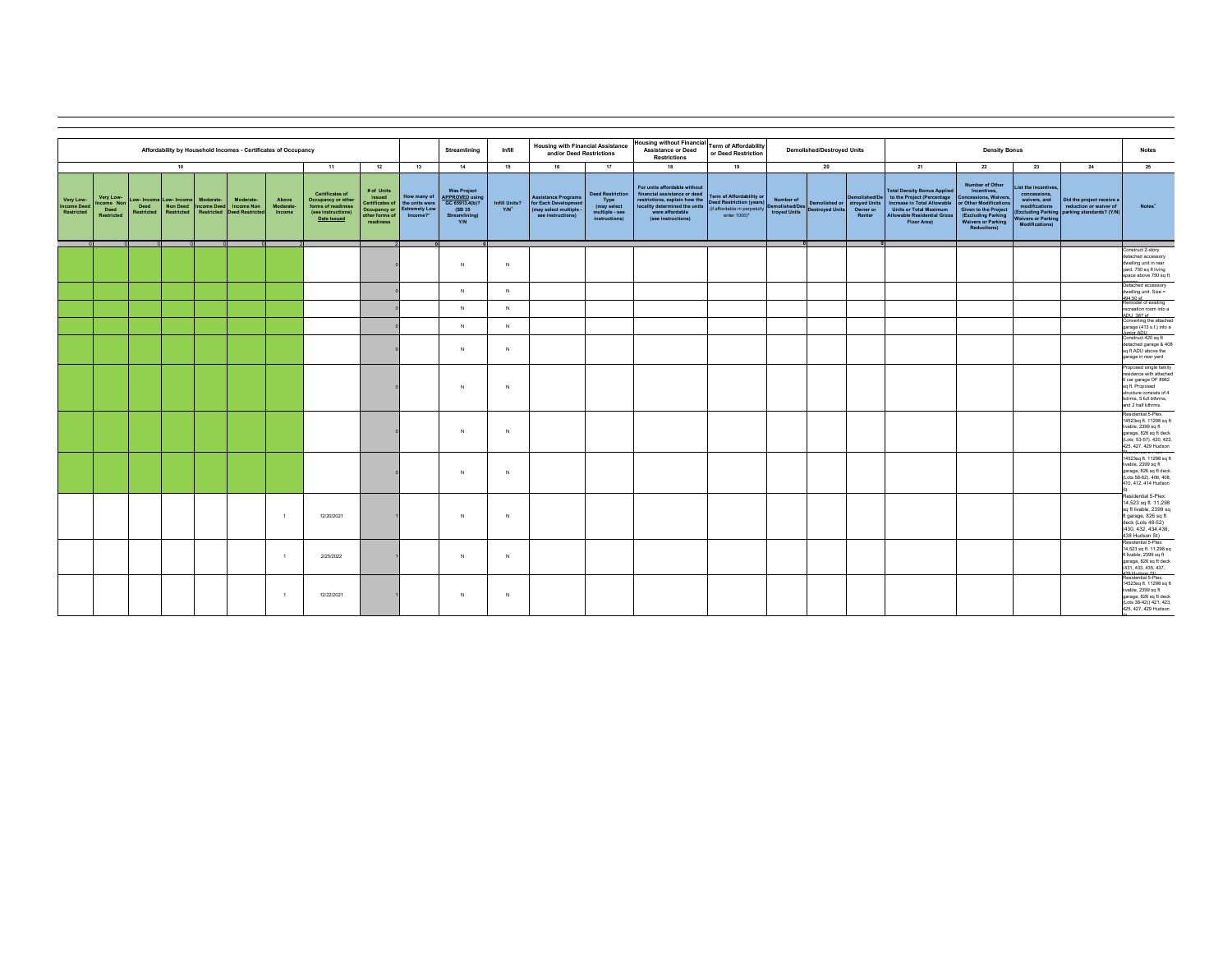| <b>Jurisdiction</b>    | <b>Brea</b> |                         |
|------------------------|-------------|-------------------------|
| <b>Reporting Year</b>  | 2021        | (Jan. 1 - Dec. 31)      |
| <b>Planning Period</b> | 5th Cycle   | 10/15/2013 - 10/15/2021 |

**Housing Element Implementation** (CCR Title 25 §6202)

#### This table is auto-populated once you enter your jurisdiction name and current year data. Past year information comes from previous APRs.

Please contact HCD if your data is different than the material supplied here

|                                                                                                                                                                                                                                                        | Table B                                           |     |                          |                      |          |                          |     |  |     |                 |       |                                           |                                                          |  |  |
|--------------------------------------------------------------------------------------------------------------------------------------------------------------------------------------------------------------------------------------------------------|---------------------------------------------------|-----|--------------------------|----------------------|----------|--------------------------|-----|--|-----|-----------------|-------|-------------------------------------------|----------------------------------------------------------|--|--|
|                                                                                                                                                                                                                                                        | <b>Regional Housing Needs Allocation Progress</b> |     |                          |                      |          |                          |     |  |     |                 |       |                                           |                                                          |  |  |
|                                                                                                                                                                                                                                                        | Permitted Units Issued by Affordability           |     |                          |                      |          |                          |     |  |     |                 |       |                                           |                                                          |  |  |
|                                                                                                                                                                                                                                                        |                                                   |     |                          |                      |          |                          |     |  |     |                 |       |                                           |                                                          |  |  |
| <b>RHNA Allocation</b><br>2013<br>2021<br>2014<br>2016<br>2017<br>2018<br>2019<br>2020<br>2015<br><b>Income Level</b><br>by Income Level                                                                                                               |                                                   |     |                          |                      |          |                          |     |  |     |                 |       | <b>Total Units to</b><br>Date (all years) | <b>Total Remaining</b><br><b>RHNA by Income</b><br>Level |  |  |
|                                                                                                                                                                                                                                                        |                                                   |     |                          |                      |          |                          |     |  |     |                 |       |                                           |                                                          |  |  |
|                                                                                                                                                                                                                                                        | <b>Deed Restricted</b>                            | 426 | $\overline{\phantom{a}}$ |                      |          | -                        |     |  |     |                 |       |                                           | 426                                                      |  |  |
| Very Low                                                                                                                                                                                                                                               | Non-Deed Restricted                               |     |                          |                      |          | -                        |     |  |     |                 |       |                                           |                                                          |  |  |
|                                                                                                                                                                                                                                                        | <b>Deed Restricted</b>                            | 305 | $\overline{\phantom{a}}$ |                      |          | $\overline{\phantom{a}}$ |     |  |     |                 |       |                                           | 305                                                      |  |  |
| Low                                                                                                                                                                                                                                                    | Non-Deed Restricted                               |     | $\overline{\phantom{a}}$ |                      |          |                          |     |  |     |                 |       |                                           |                                                          |  |  |
|                                                                                                                                                                                                                                                        | <b>Deed Restricted</b>                            | 335 | $\sim$                   |                      |          | $\overline{\phantom{a}}$ |     |  | 20  |                 |       |                                           | 294                                                      |  |  |
| 21<br>Moderate<br>Non-Deed Restricted<br>$\overline{\phantom{a}}$<br>-                                                                                                                                                                                 |                                                   |     |                          |                      |          |                          |     |  |     |                 |       |                                           |                                                          |  |  |
| Above Moderate<br>435<br>785<br>695<br>321<br>20 <sub>1</sub><br>461<br>194<br>$\sim$                                                                                                                                                                  |                                                   |     |                          |                      |          |                          |     |  |     |                 | 2,140 |                                           |                                                          |  |  |
| <b>Total RHNA</b><br>1,851                                                                                                                                                                                                                             |                                                   |     |                          |                      |          |                          |     |  |     |                 |       |                                           |                                                          |  |  |
| <b>Total Units</b><br>$\cdots$ . The contract of the contract of the contract of the contract of the contract of the contract of the contract of the contract of the contract of the contract of the contract of the contract of the contract of the c | .                                                 | .   |                          | 321<br>$\cdots$<br>. | 461<br>. | 194                      | 456 |  | 715 | 20 <sup>1</sup> |       | 2,181                                     | 1,025                                                    |  |  |

Note: units serving extremely low-income households are included in the very low-income permitted units totals and must be reported as very low-income units.

Please note: For the last year of the 5th cycle, Table B will only include units that were permitted during the portion of the year that was in the 5th cycle. For the first year of the 6th cycle, Table B will include units

permitted since the start of the planning period.

Please note: The APR form can only display data for one planning period. To view progress for a different planning period, you may login to HCD's online APR system, or contact HCD staff at apr@hcd.ca.gov.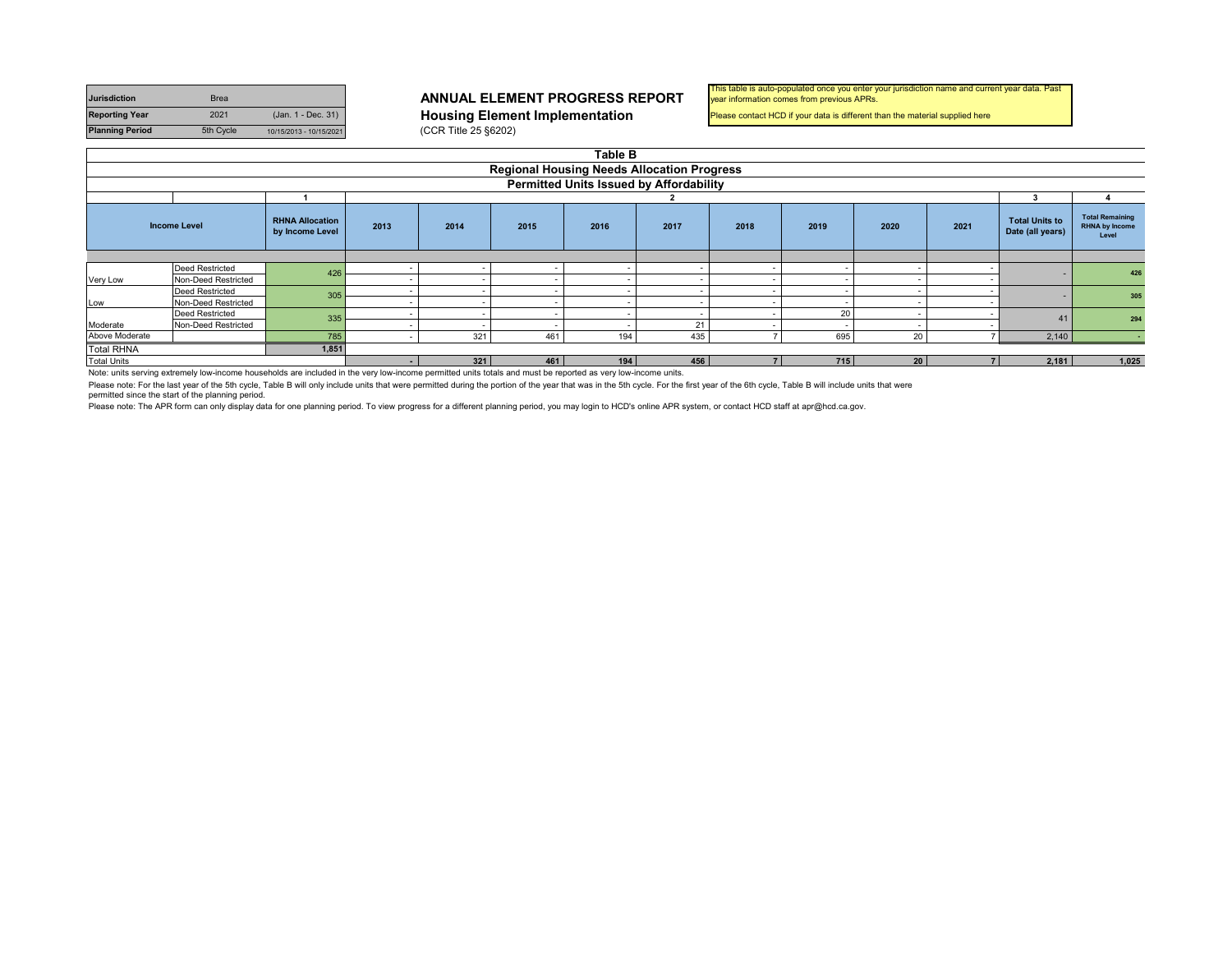| Jurisdiction                                                                                              | Brea                  |                           |                                                          | <b>ANNUAL ELEMENT PROGRESS REPORT</b> |                                                                                   |  |                                                                                       |                          |                               |                                    | Note: "+" indicates an optional field |                |                                                 |                       |                  |                                               |  |
|-----------------------------------------------------------------------------------------------------------|-----------------------|---------------------------|----------------------------------------------------------|---------------------------------------|-----------------------------------------------------------------------------------|--|---------------------------------------------------------------------------------------|--------------------------|-------------------------------|------------------------------------|---------------------------------------|----------------|-------------------------------------------------|-----------------------|------------------|-----------------------------------------------|--|
| <b>Reporting Year</b>                                                                                     | 2021                  | (Jan. 1 - Dec. 31)        |                                                          |                                       |                                                                                   |  | <b>Housing Element Implementation</b>                                                 |                          |                               |                                    |                                       |                | Cells in grey contain auto-calculation formulas |                       |                  |                                               |  |
| <b>Planning Period</b>                                                                                    | 5th Cycle             | 10/15/2013 - 10/15/2021   |                                                          |                                       |                                                                                   |  | (CCR Title 25 §6202)                                                                  |                          |                               |                                    |                                       |                |                                                 |                       |                  |                                               |  |
|                                                                                                           |                       |                           |                                                          |                                       |                                                                                   |  |                                                                                       | Table C                  |                               |                                    |                                       |                |                                                 |                       |                  |                                               |  |
|                                                                                                           |                       |                           |                                                          |                                       |                                                                                   |  | Sites Identified or Rezoned to Accommodate Shortfall Housing Need and No Net-Loss Law |                          |                               |                                    |                                       |                |                                                 |                       |                  |                                               |  |
| Project Identifier<br>RHNA Shortfall by Household Income Category<br>Date of Rezone<br><b>Rezone Type</b> |                       |                           |                                                          |                                       |                                                                                   |  |                                                                                       | <b>Sites Description</b> |                               |                                    |                                       |                |                                                 |                       |                  |                                               |  |
|                                                                                                           |                       |                           |                                                          | $\overline{2}$                        |                                                                                   |  |                                                                                       | 5                        |                               |                                    |                                       |                |                                                 | 10                    | 11               |                                               |  |
| <b>APN</b>                                                                                                | <b>Street Address</b> | Project Name <sup>+</sup> | Local<br><b>Jurisdiction</b><br>Tracking ID <sup>+</sup> | Date of Rezone                        | Very Low-<br>Above Moderate-<br>Moderate-Income<br>Low-Income<br>Income<br>Income |  |                                                                                       | <b>Rezone Type</b>       | <b>Parcel Size</b><br>(Acres) | <b>General Plan</b><br>Designation | Zonina                                | <b>Minimum</b> | Maximum<br>Density Allowed Density Allowed      | Realistic<br>Capacity | Vacant/Nonvacant | <b>Description of Existing</b><br><b>Uses</b> |  |
| <b>Summary Row: Start Data Entry Below</b>                                                                |                       |                           |                                                          |                                       |                                                                                   |  |                                                                                       |                          |                               |                                    |                                       |                |                                                 |                       |                  |                                               |  |
|                                                                                                           |                       |                           |                                                          |                                       |                                                                                   |  |                                                                                       |                          |                               |                                    |                                       |                |                                                 |                       |                  |                                               |  |
|                                                                                                           |                       |                           |                                                          |                                       |                                                                                   |  |                                                                                       |                          |                               |                                    |                                       |                |                                                 |                       |                  |                                               |  |
|                                                                                                           |                       |                           |                                                          |                                       |                                                                                   |  |                                                                                       |                          |                               |                                    |                                       |                |                                                 |                       |                  |                                               |  |
|                                                                                                           |                       |                           |                                                          |                                       |                                                                                   |  |                                                                                       |                          |                               |                                    |                                       |                |                                                 |                       |                  |                                               |  |
|                                                                                                           |                       |                           |                                                          |                                       |                                                                                   |  |                                                                                       |                          |                               |                                    |                                       |                |                                                 |                       |                  |                                               |  |
|                                                                                                           |                       |                           |                                                          |                                       |                                                                                   |  |                                                                                       |                          |                               |                                    |                                       |                |                                                 |                       |                  |                                               |  |
|                                                                                                           |                       |                           |                                                          |                                       |                                                                                   |  |                                                                                       |                          |                               |                                    |                                       |                |                                                 |                       |                  |                                               |  |
|                                                                                                           |                       |                           |                                                          |                                       |                                                                                   |  |                                                                                       |                          |                               |                                    |                                       |                |                                                 |                       |                  |                                               |  |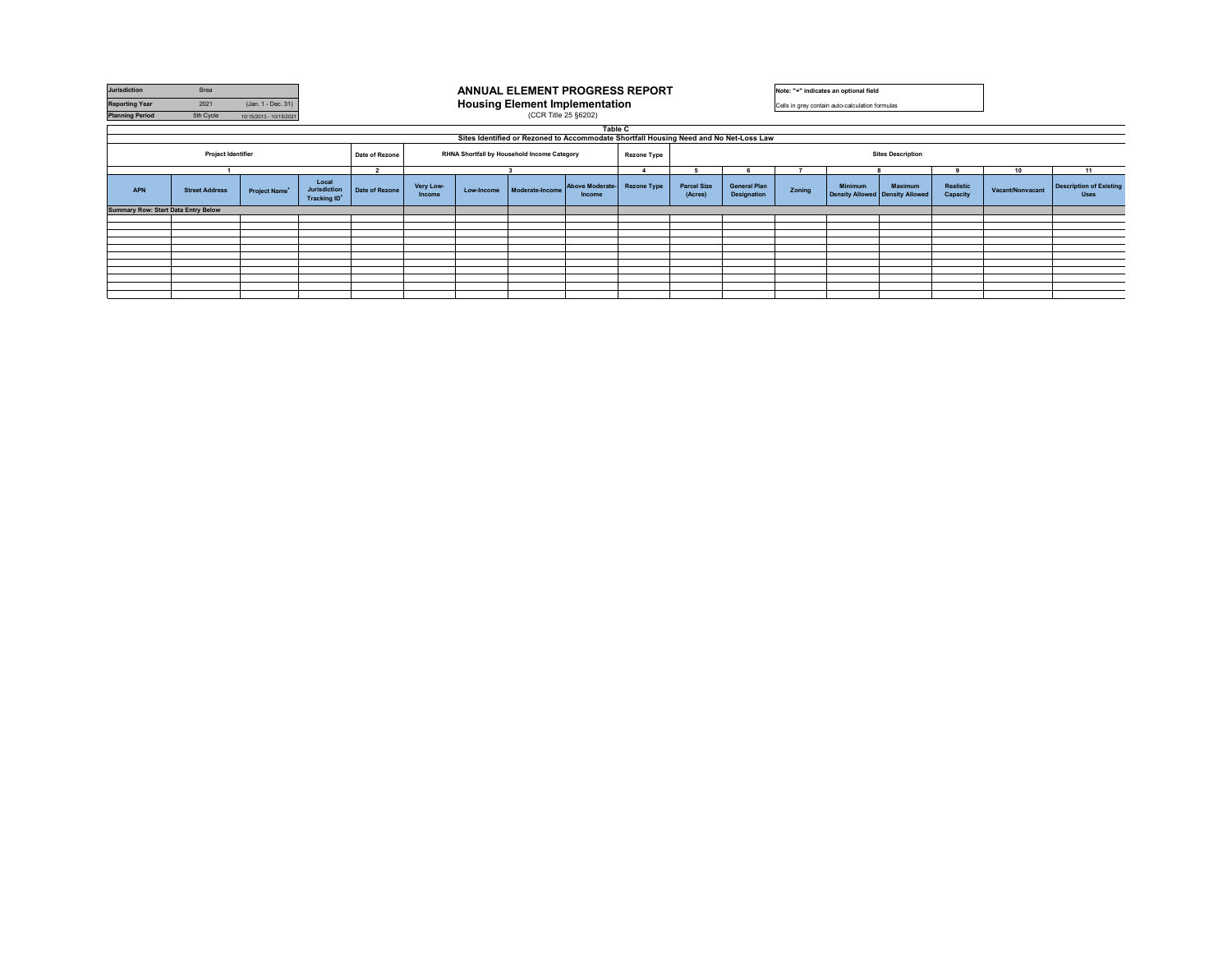**Housing Element Implementation**

|                                                      |                                                                       | (CCR Title 25 §6202)                    |                                                                                                                                                                                       |
|------------------------------------------------------|-----------------------------------------------------------------------|-----------------------------------------|---------------------------------------------------------------------------------------------------------------------------------------------------------------------------------------|
| <b>Jurisdiction</b><br><b>Reporting Year</b>         | <b>Brea</b><br>2021                                                   | (Jan. 1 - Dec. 31)                      |                                                                                                                                                                                       |
|                                                      |                                                                       | Table D                                 |                                                                                                                                                                                       |
|                                                      |                                                                       |                                         | Program Implementation Status pursuant to GC Section 65583                                                                                                                            |
|                                                      |                                                                       |                                         |                                                                                                                                                                                       |
|                                                      |                                                                       | <b>Housing Programs Progress Report</b> | Describe progress of all programs including local efforts to remove governmental constraints to the maintenance, improvement, and development of housing as identified in the housing |
|                                                      |                                                                       | element.                                |                                                                                                                                                                                       |
|                                                      |                                                                       |                                         |                                                                                                                                                                                       |
| 1                                                    | $\overline{2}$                                                        | $\overline{\mathbf{3}}$                 | $\overline{4}$                                                                                                                                                                        |
| <b>Name of Program</b>                               | Objective                                                             | <b>Timeframe in H.E</b>                 | <b>Status of Program Implementation</b>                                                                                                                                               |
| Single-Family                                        | Provides loans to lower income<br>homeowners to help them rehabiliate | Year <sub>8</sub>                       | Seven grants were issued to low-income Brea homeowners for the<br>rehabiliation/repair of their homes through the administration of the Community                                     |
| <b>Rehabiliation Program</b>                         | their homes.                                                          |                                         | Development Block Grant program.                                                                                                                                                      |
|                                                      | Integrate housing affordable to low-and                               |                                         |                                                                                                                                                                                       |
| <b>Affordable Housing</b><br>Ordinance               | moderate-income households within                                     | Year 8                                  | The City continues to require affordable units to low and moderate-income<br>households for all new housing developments.                                                             |
|                                                      | market rate developments.                                             |                                         |                                                                                                                                                                                       |
| <b>Land Use Element and</b>                          | Provide adequate sites for future                                     |                                         | The City approved the 6th Cycle Housing Element 2021-2029 which identifies a                                                                                                          |
| <b>Sites Inventory</b>                               | housing development consistent with<br>regional housing needs.        | Year 8                                  | total of 17 focused development sites for future housing developments                                                                                                                 |
|                                                      |                                                                       |                                         | <u>consistent with the regional housing needs.</u><br>The City is moving forward to consider mixed-used development projects <sup>.</sup>                                             |
|                                                      | Provide expanded opportunities for                                    |                                         | within the Brea Core Area. Brea Mall is currently under review to demlosh the                                                                                                         |
| <b>Mixed Use/High Density</b>                        | mixed use and high density residential                                | Year 8                                  | Sears department store and surrounding surface parking to allow a mix of uses,                                                                                                        |
| <b>Opportunity Sites</b>                             | development.                                                          |                                         | including approximately 380 multi-family housing units. The Brea Plaza mixed-                                                                                                         |
|                                                      |                                                                       |                                         | use project development is being considered to demolish a theater and                                                                                                                 |
|                                                      |                                                                       |                                         | construct 161 multi-family units                                                                                                                                                      |
|                                                      |                                                                       |                                         | The City adopted a new ADU Ordinance No. 1220 to update the standards for<br>ADU and JADU to comply with State law. The City continues to promote the                                 |
|                                                      | Accessory Dwelling Units Promote second units in new and              |                                         | development of Accessory Dwelling Units (ADU) as a form of multigenerational                                                                                                          |
| (formerly known as                                   | existing housing as a form of                                         | Year 8                                  | and affordable housing. This year, five building permit applications were                                                                                                             |
| second units                                         | affordable, multi-generational housing.                               |                                         | approved for ADUs in the city. The City initiated a design guidelines handout for                                                                                                     |
|                                                      |                                                                       |                                         | ADU/JADU through SB-2 funding for easy-to-follow development standards that                                                                                                           |
|                                                      |                                                                       |                                         | would streamline the processing time for ADU/JADU's.                                                                                                                                  |
|                                                      | Provide upfront direction to developers                               |                                         | The City adopted Ordinance No. 1222 to remove the Conditional Use Permit                                                                                                              |
| <b>Multi-Family Design</b>                           | on the desired character of multi-family Year 8                       |                                         | requirements for exceptions or modifications to the off-street parking                                                                                                                |
| <b>Guidelines</b>                                    | development in Brea.                                                  |                                         | requirement for multi-family housing projects through the approval of a Parking<br>Demand Study subject to administrative approval.                                                   |
|                                                      | Utilize allowable CEQA exemptions for                                 |                                         |                                                                                                                                                                                       |
| <b>CEQA Exemptions for</b><br><b>Infill Projects</b> | qualified urban infill and other                                      | Year <sub>8</sub>                       | The City continues to utilize appropriate CEQA exemptions for qualified urban<br>infill and other qualifying residential projects.                                                    |
|                                                      | qualifying residential projects.                                      |                                         |                                                                                                                                                                                       |
| <b>Efficient Project</b>                             | Provide efficient development                                         |                                         | The City utilized funding to launch Accela, a new permit software system to                                                                                                           |
| Processing                                           | processing procedures to reduce the<br>cost of development.           | Year 8                                  | modernize the development process and improve record retention.                                                                                                                       |
|                                                      |                                                                       |                                         |                                                                                                                                                                                       |
| <b>Fair Housing Program</b>                          | Further fair housing practices in the                                 | Year 8                                  | The City aims to further Fair Housing Practices in the community by providing<br>fair housing outreach and educational information to the public through the                          |
|                                                      | community                                                             |                                         | public counter, one-on-one appointments, and on the City website.                                                                                                                     |
|                                                      | Expand accessible housing options to                                  |                                         | The City continues to expand accessible housing options to persons living with                                                                                                        |
| <b>Housing Accessibliity</b>                         | persons living with disabilities.                                     | Year 8                                  | disabilities.                                                                                                                                                                         |
|                                                      | Support a range of housing options to                                 |                                         | The City supports a range of housing options to address the diverse needs of                                                                                                          |
| <b>Senior Housing</b>                                | address the diverse needs of Brea's                                   | Year 8                                  | Brea's growing senior population. The City continues to conduct outreach with                                                                                                         |
| Opportunities                                        | growing senior population.                                            |                                         | the senior population to ensure their voices are heard including input on the                                                                                                         |
|                                                      |                                                                       |                                         | <b>Housing Element Update.</b><br>The City continues to provide outreach and education to developers, architects                                                                      |
|                                                      |                                                                       |                                         | and residents on the CALGREEN code and ways to incorporate sustainability in                                                                                                          |
|                                                      | Promote green building practices for                                  | Year 8                                  | project design. The City adopted the 2019 California Building Code that went                                                                                                          |
| <b>Green Building</b>                                | more sustainable housing.                                             |                                         | into effect on January 1, 2020. The updated code includes changes that will                                                                                                           |
|                                                      |                                                                       |                                         | positively affect the energy code requirements and improve the design for                                                                                                             |
|                                                      |                                                                       |                                         | residential energy consumption                                                                                                                                                        |
|                                                      | Foster community health through land                                  |                                         | The City completed the Active Transportation Component of the Brea Core Plan                                                                                                          |
| <b>Healthy Community</b>                             | use planning and support for initiatives Year 8                       |                                         | in 2019. Phase 2 will include land use planning efforts with full community                                                                                                           |
|                                                      | that promote a more active lifestyle.                                 |                                         | engagement.                                                                                                                                                                           |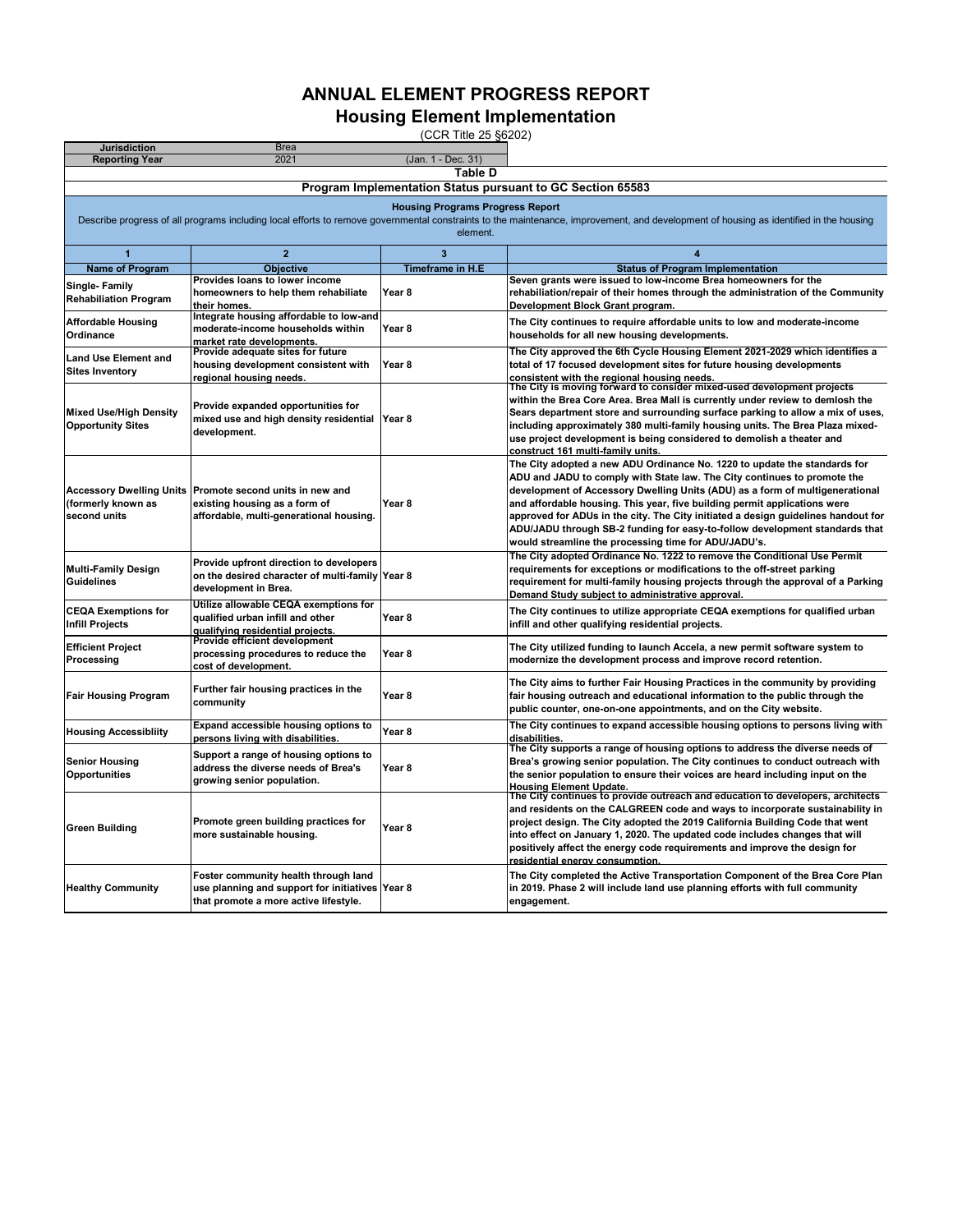| Jurisdiction                        | Brea                  |                           |                                                  | ANNUAL ELEMENT PROGRESS REPORT | Note: "+" indicates an optional field |                                        |                                                                      |                                                              |                                                             |
|-------------------------------------|-----------------------|---------------------------|--------------------------------------------------|--------------------------------|---------------------------------------|----------------------------------------|----------------------------------------------------------------------|--------------------------------------------------------------|-------------------------------------------------------------|
| <b>Reporting Period</b>             | 2021                  | (Jan. 1 - Dec. 31)        |                                                  |                                |                                       |                                        | <b>Housing Element Implementation</b>                                |                                                              | Cells in grey contain auto-calculation<br>formulas          |
| <b>Planning Period</b>              | 5th Cycle             | 10/15/2013 - 10/15/2021   |                                                  |                                |                                       | (CCR Title 25 §6202)                   |                                                                      |                                                              |                                                             |
|                                     |                       |                           |                                                  |                                | <b>Table E</b>                        |                                        |                                                                      |                                                              |                                                             |
|                                     |                       |                           |                                                  |                                |                                       |                                        | Commercial Development Bonus Approved pursuant to GC Section 65915.7 |                                                              |                                                             |
|                                     | Project Identifier    |                           |                                                  |                                |                                       | Units Constructed as Part of Agreement |                                                                      | <b>Description of Commercial</b><br><b>Development Bonus</b> | <b>Commercial Development Bonus</b><br><b>Date Approved</b> |
|                                     | $\mathbf{1}$          |                           |                                                  |                                |                                       | $\overline{2}$                         |                                                                      | $\overline{\mathbf{3}}$                                      | $\overline{\mathbf{4}}$                                     |
| <b>APN</b>                          | <b>Street Address</b> | Project Name <sup>+</sup> | <b>Local Jurisdiction</b><br><b>Tracking ID*</b> | <b>Very Low</b><br>$Income$    | Low<br>Income                         | Moderate<br>Income                     | <b>Above Moderate</b><br>Income                                      | <b>Description of Commercial</b><br><b>Development Bonus</b> | <b>Commercial Development Bonus</b><br><b>Date Approved</b> |
| Summary Row: Start Data Entry Below |                       |                           |                                                  |                                |                                       |                                        |                                                                      |                                                              |                                                             |
|                                     |                       |                           |                                                  |                                |                                       |                                        |                                                                      |                                                              |                                                             |
|                                     |                       |                           |                                                  |                                |                                       |                                        |                                                                      |                                                              |                                                             |
|                                     |                       |                           |                                                  |                                |                                       |                                        |                                                                      |                                                              |                                                             |
|                                     |                       |                           |                                                  |                                |                                       |                                        |                                                                      |                                                              |                                                             |
|                                     |                       |                           |                                                  |                                |                                       |                                        |                                                                      |                                                              |                                                             |
|                                     |                       |                           |                                                  |                                |                                       |                                        |                                                                      |                                                              |                                                             |
|                                     |                       |                           |                                                  |                                |                                       |                                        |                                                                      |                                                              |                                                             |
|                                     |                       |                           |                                                  |                                |                                       |                                        |                                                                      |                                                              |                                                             |
|                                     |                       |                           |                                                  |                                |                                       |                                        |                                                                      |                                                              |                                                             |
|                                     |                       |                           |                                                  |                                |                                       |                                        |                                                                      |                                                              |                                                             |
|                                     |                       |                           |                                                  |                                |                                       |                                        |                                                                      |                                                              |                                                             |
|                                     |                       |                           |                                                  |                                |                                       |                                        |                                                                      |                                                              |                                                             |
|                                     |                       |                           |                                                  |                                |                                       |                                        |                                                                      |                                                              |                                                             |
|                                     |                       |                           |                                                  |                                |                                       |                                        |                                                                      |                                                              |                                                             |
|                                     |                       |                           |                                                  |                                |                                       |                                        |                                                                      |                                                              |                                                             |
|                                     |                       |                           |                                                  |                                |                                       |                                        |                                                                      |                                                              |                                                             |
|                                     |                       |                           |                                                  |                                |                                       |                                        |                                                                      |                                                              |                                                             |
|                                     |                       |                           |                                                  |                                |                                       |                                        |                                                                      |                                                              |                                                             |
|                                     |                       |                           |                                                  |                                |                                       |                                        |                                                                      |                                                              |                                                             |
|                                     |                       |                           |                                                  |                                |                                       |                                        |                                                                      |                                                              |                                                             |
|                                     |                       |                           |                                                  |                                |                                       |                                        |                                                                      |                                                              |                                                             |
|                                     |                       |                           |                                                  |                                |                                       |                                        |                                                                      |                                                              |                                                             |
|                                     |                       |                           |                                                  |                                |                                       |                                        |                                                                      |                                                              |                                                             |
|                                     |                       |                           |                                                  |                                |                                       |                                        |                                                                      |                                                              |                                                             |
|                                     |                       |                           |                                                  |                                |                                       |                                        |                                                                      |                                                              |                                                             |
|                                     |                       |                           |                                                  |                                |                                       |                                        |                                                                      |                                                              |                                                             |
|                                     |                       |                           |                                                  |                                |                                       |                                        |                                                                      |                                                              |                                                             |
|                                     |                       |                           |                                                  |                                |                                       |                                        |                                                                      |                                                              |                                                             |
|                                     |                       |                           |                                                  |                                |                                       |                                        |                                                                      |                                                              |                                                             |
|                                     |                       |                           |                                                  |                                |                                       |                                        |                                                                      |                                                              |                                                             |
|                                     |                       |                           |                                                  |                                |                                       |                                        |                                                                      |                                                              |                                                             |
|                                     |                       |                           |                                                  |                                |                                       |                                        |                                                                      |                                                              |                                                             |
|                                     |                       |                           |                                                  |                                |                                       |                                        |                                                                      |                                                              |                                                             |
|                                     |                       |                           |                                                  |                                |                                       |                                        |                                                                      |                                                              |                                                             |
|                                     |                       |                           |                                                  |                                |                                       |                                        |                                                                      |                                                              |                                                             |
|                                     |                       |                           |                                                  |                                |                                       |                                        |                                                                      |                                                              |                                                             |
|                                     |                       |                           |                                                  |                                |                                       |                                        |                                                                      |                                                              |                                                             |
|                                     |                       |                           |                                                  |                                |                                       |                                        |                                                                      |                                                              |                                                             |
|                                     |                       |                           |                                                  |                                |                                       |                                        |                                                                      |                                                              |                                                             |
|                                     |                       |                           |                                                  |                                |                                       |                                        |                                                                      |                                                              |                                                             |
|                                     |                       |                           |                                                  |                                |                                       |                                        |                                                                      |                                                              |                                                             |
|                                     |                       |                           |                                                  |                                |                                       |                                        |                                                                      |                                                              |                                                             |
|                                     |                       |                           |                                                  |                                |                                       |                                        |                                                                      |                                                              |                                                             |
|                                     |                       |                           |                                                  |                                |                                       |                                        |                                                                      |                                                              |                                                             |
|                                     |                       |                           |                                                  |                                |                                       |                                        |                                                                      |                                                              |                                                             |
|                                     |                       |                           |                                                  |                                |                                       |                                        |                                                                      |                                                              |                                                             |
|                                     |                       |                           |                                                  |                                |                                       |                                        |                                                                      |                                                              |                                                             |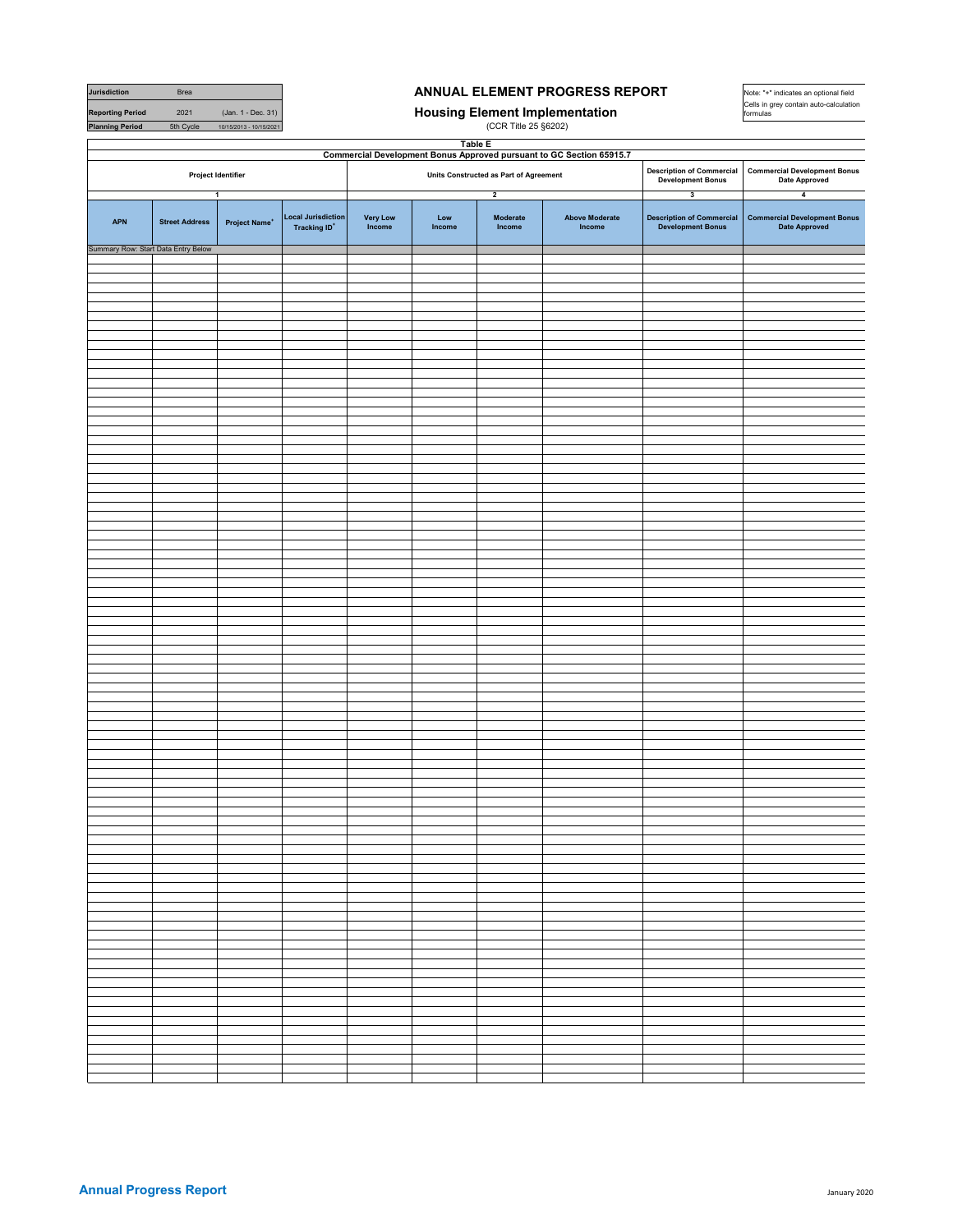| <b>Jurisdiction</b>     | <b>Brea</b> |                         |
|-------------------------|-------------|-------------------------|
| <b>Reporting Period</b> | 2021        | (Jan. 1 - Dec. 31)      |
| <b>Planning Period</b>  | 5th Cycle   | 10/15/2013 - 10/15/2021 |

### **Reporting Period** <sup>2021</sup> (Jan. 1 - Dec. 31) **Housing Element Implementation** Cells in grey contain auto-calculation formulas

Note: "+" indicates an optional field

**(CCR Title 25 §6202)** 

**Table F** 

## **Units Rehabilitated, Preserved and Acquired for Alternative Adequate Sites pursuant to Government Code section 65583.1(c)**

Please note this table is optional: The jurisdiction can use this table to report units that have been substantially rehabilitated, converted from non-affordable to affordable by acquisition, and preserved, including mobil the standards set forth in Government Code section 65583.1, subdivision (c). Please note, motel, hotel, hostel rooms or other structures that are converted from non-residential to residential units pursuant to Government C considered net-new housing units and must be reported in Table A2 and not reported in Table F.

| <b>Activity Type</b>           |                                              | Units that Do Not Count Towards RHNA <sup>+</sup> | Listed for Informational Purposes Only |                    | Note - Because the statutory requirements severely limit what can be<br>counted, please contact HCD to receive the password that will enable you | to populate these fields.        | Units that Count Towards RHNA <sup>+</sup> |                    | The description should adequately document how<br>each unit complies with subsection (c) of Government |
|--------------------------------|----------------------------------------------|---------------------------------------------------|----------------------------------------|--------------------|--------------------------------------------------------------------------------------------------------------------------------------------------|----------------------------------|--------------------------------------------|--------------------|--------------------------------------------------------------------------------------------------------|
|                                | <b>Extremely Low-</b><br>Income <sup>T</sup> | Very Low-Income <sup>+</sup>                      | Low-Income <sup>+</sup>                | <b>TOTAL UNITS</b> | <b>Extremely Low-</b><br>Income <sup>T</sup>                                                                                                     | Very Low-<br>Income <sup>+</sup> | Low-Income <sup>+</sup>                    | <b>TOTAL UNITS</b> | Code Section 65583.1 <sup>+</sup>                                                                      |
|                                |                                              |                                                   |                                        |                    |                                                                                                                                                  |                                  |                                            |                    |                                                                                                        |
| <b>Rehabilitation Activity</b> |                                              |                                                   |                                        |                    |                                                                                                                                                  |                                  |                                            |                    |                                                                                                        |
| Preservation of Units At-Risk  |                                              |                                                   |                                        |                    |                                                                                                                                                  |                                  |                                            |                    |                                                                                                        |
| Acquisition of Units           |                                              |                                                   |                                        |                    |                                                                                                                                                  |                                  |                                            |                    |                                                                                                        |
| Mobilehome Park Preservation   |                                              |                                                   |                                        |                    |                                                                                                                                                  |                                  |                                            |                    |                                                                                                        |
| Total Units by Income          |                                              |                                                   |                                        |                    |                                                                                                                                                  |                                  |                                            |                    |                                                                                                        |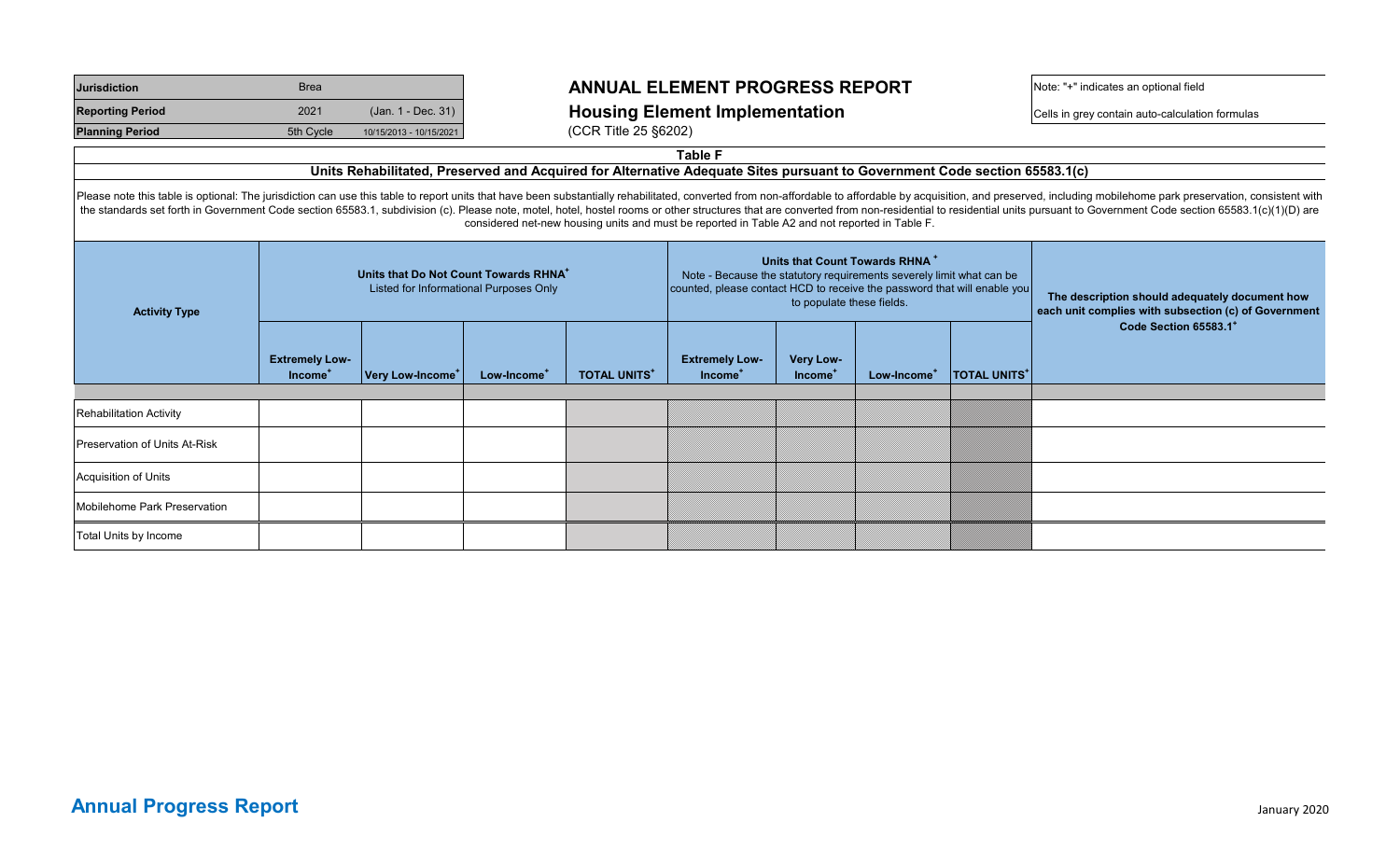| <b>Jurisdiction</b>     | <b>Brea</b> | NOTE: This table must only be filled out if the housing element<br>sites inventory contains a site which is or was owned by the | Note: "+" indicates an optional field              |
|-------------------------|-------------|---------------------------------------------------------------------------------------------------------------------------------|----------------------------------------------------|
| <b>Reporting Period</b> | 2021        | reporting jurisdiction, and has been sold, leased, or otherwise<br>$($ Jan. 1 - Dec. 31) disposed of during the reporting year. | Cells in grey contain auto-calculation<br>formulas |
| <b>Planning Period</b>  | 5th Cycle   | 10/15/2013 - 10/15/2021 ANNUAL ELEMENT PROGRESS REPORT                                                                          |                                                    |

**Housing Element Implementation** (CCR Title 25 §6202)

| <b>Table G</b>                      |                                                                                                                           |                           |                                                       |                                                                          |                                        |                              |
|-------------------------------------|---------------------------------------------------------------------------------------------------------------------------|---------------------------|-------------------------------------------------------|--------------------------------------------------------------------------|----------------------------------------|------------------------------|
|                                     | Locally Owned Lands Included in the Housing Element Sites Inventory that have been sold, leased, or otherwise disposed of |                           |                                                       |                                                                          |                                        |                              |
|                                     | Project Identifier                                                                                                        |                           |                                                       |                                                                          |                                        |                              |
|                                     |                                                                                                                           | 1                         |                                                       | $\boldsymbol{2}$                                                         | 3                                      | 4                            |
| <b>APN</b>                          | <b>Street Address</b>                                                                                                     | Project Name <sup>+</sup> | <b>Local Jurisdiction</b><br>Tracking ID <sup>+</sup> | <b>Realistic Capacity</b><br>Identified in the<br><b>Housing Element</b> | Entity to whom the site<br>transferred | <b>Intended Use for Site</b> |
| Summary Row: Start Data Entry Below |                                                                                                                           |                           |                                                       |                                                                          |                                        |                              |
|                                     |                                                                                                                           |                           |                                                       |                                                                          |                                        |                              |
|                                     |                                                                                                                           |                           |                                                       |                                                                          |                                        |                              |
|                                     |                                                                                                                           |                           |                                                       |                                                                          |                                        |                              |
|                                     |                                                                                                                           |                           |                                                       |                                                                          |                                        |                              |
|                                     |                                                                                                                           |                           |                                                       |                                                                          |                                        |                              |
|                                     |                                                                                                                           |                           |                                                       |                                                                          |                                        |                              |
|                                     |                                                                                                                           |                           |                                                       |                                                                          |                                        |                              |
|                                     |                                                                                                                           |                           |                                                       |                                                                          |                                        |                              |
|                                     |                                                                                                                           |                           |                                                       |                                                                          |                                        |                              |
|                                     |                                                                                                                           |                           |                                                       |                                                                          |                                        |                              |
|                                     |                                                                                                                           |                           |                                                       |                                                                          |                                        |                              |
|                                     |                                                                                                                           |                           |                                                       |                                                                          |                                        |                              |
|                                     |                                                                                                                           |                           |                                                       |                                                                          |                                        |                              |
|                                     |                                                                                                                           |                           |                                                       |                                                                          |                                        |                              |
|                                     |                                                                                                                           |                           |                                                       |                                                                          |                                        |                              |
|                                     |                                                                                                                           |                           |                                                       |                                                                          |                                        |                              |
|                                     |                                                                                                                           |                           |                                                       |                                                                          |                                        |                              |
|                                     |                                                                                                                           |                           |                                                       |                                                                          |                                        |                              |
|                                     |                                                                                                                           |                           |                                                       |                                                                          |                                        |                              |
|                                     |                                                                                                                           |                           |                                                       |                                                                          |                                        |                              |
|                                     |                                                                                                                           |                           |                                                       |                                                                          |                                        |                              |
|                                     |                                                                                                                           |                           |                                                       |                                                                          |                                        |                              |
|                                     |                                                                                                                           |                           |                                                       |                                                                          |                                        |                              |
|                                     |                                                                                                                           |                           |                                                       |                                                                          |                                        |                              |
|                                     |                                                                                                                           |                           |                                                       |                                                                          |                                        |                              |
|                                     |                                                                                                                           |                           |                                                       |                                                                          |                                        |                              |
|                                     |                                                                                                                           |                           |                                                       |                                                                          |                                        |                              |
|                                     |                                                                                                                           |                           |                                                       |                                                                          |                                        |                              |
|                                     |                                                                                                                           |                           |                                                       |                                                                          |                                        |                              |
|                                     |                                                                                                                           |                           |                                                       |                                                                          |                                        |                              |
|                                     |                                                                                                                           |                           |                                                       |                                                                          |                                        |                              |
|                                     |                                                                                                                           |                           |                                                       |                                                                          |                                        |                              |
|                                     |                                                                                                                           |                           |                                                       |                                                                          |                                        |                              |
|                                     |                                                                                                                           |                           |                                                       |                                                                          |                                        |                              |
|                                     |                                                                                                                           |                           |                                                       |                                                                          |                                        |                              |
|                                     |                                                                                                                           |                           |                                                       |                                                                          |                                        |                              |
|                                     |                                                                                                                           |                           |                                                       |                                                                          |                                        |                              |
|                                     |                                                                                                                           |                           |                                                       |                                                                          |                                        |                              |
|                                     |                                                                                                                           |                           |                                                       |                                                                          |                                        |                              |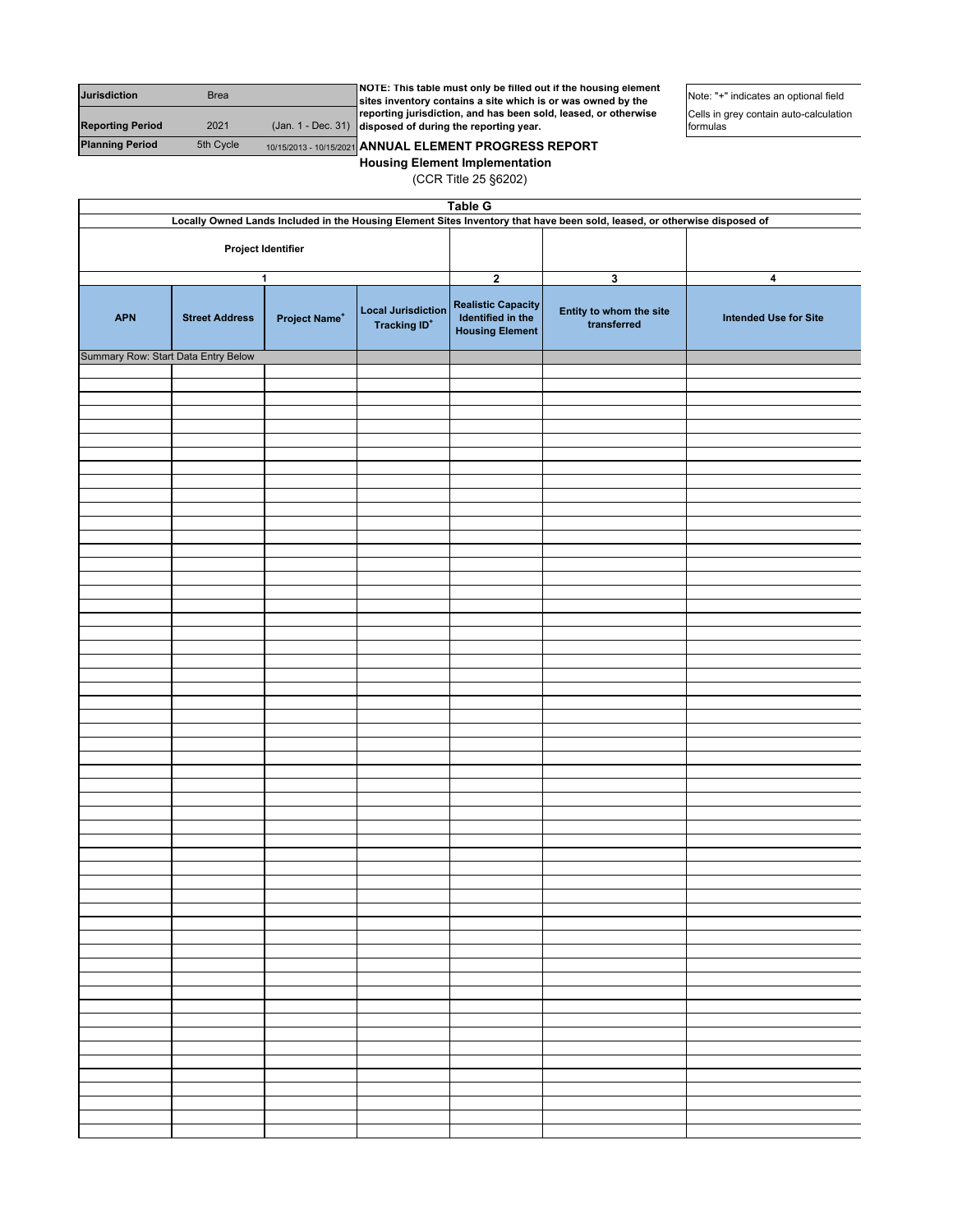| <b>Jurisdiction</b>     | <b>Brea</b> |                       |  |
|-------------------------|-------------|-----------------------|--|
| <b>Reporting Period</b> | 2021        | (Jan. 1 - Dec.<br>31) |  |



**Housing Element Implementation**

(CCR Title 25 §6202)

| For Orange County jurisdictions, please format the APN's as follows:999-999-99 |                                    |                         |                                  |                               |                           |                |
|--------------------------------------------------------------------------------|------------------------------------|-------------------------|----------------------------------|-------------------------------|---------------------------|----------------|
|                                                                                |                                    | Table H                 |                                  |                               |                           |                |
| <b>Locally Owned Surplus Sites</b>                                             |                                    |                         |                                  |                               |                           |                |
|                                                                                | <b>Parcel Identifier</b>           |                         |                                  | Designation                   | Size                      | <b>Notes</b>   |
| $\mathbf{1}$                                                                   | $\mathbf 2$                        | $\overline{\mathbf{3}}$ | $\pmb{4}$                        | ${\bf 5}$                     | 6                         | $\overline{7}$ |
| <b>APN</b>                                                                     | <b>Street Address/Intersection</b> | <b>Existing Use</b>     | <b>Number of</b><br><b>Units</b> | <b>Surplus</b><br>Designation | Parcel Size (in<br>acres) | <b>Notes</b>   |
| Summary Row: Start Data Entry Below                                            |                                    |                         |                                  |                               |                           |                |
|                                                                                |                                    |                         |                                  |                               |                           |                |
|                                                                                |                                    |                         |                                  |                               |                           |                |
|                                                                                |                                    |                         |                                  |                               |                           |                |
|                                                                                |                                    |                         |                                  |                               |                           |                |
|                                                                                |                                    |                         |                                  |                               |                           |                |
|                                                                                |                                    |                         |                                  |                               |                           |                |
|                                                                                |                                    |                         |                                  |                               |                           |                |
|                                                                                |                                    |                         |                                  |                               |                           |                |
|                                                                                |                                    |                         |                                  |                               |                           |                |
|                                                                                |                                    |                         |                                  |                               |                           |                |
|                                                                                |                                    |                         |                                  |                               |                           |                |
|                                                                                |                                    |                         |                                  |                               |                           |                |
|                                                                                |                                    |                         |                                  |                               |                           |                |
|                                                                                |                                    |                         |                                  |                               |                           |                |
|                                                                                |                                    |                         |                                  |                               |                           |                |
|                                                                                |                                    |                         |                                  |                               |                           |                |
|                                                                                |                                    |                         |                                  |                               |                           |                |
|                                                                                |                                    |                         |                                  |                               |                           |                |
|                                                                                |                                    |                         |                                  |                               |                           |                |
|                                                                                |                                    |                         |                                  |                               |                           |                |
|                                                                                |                                    |                         |                                  |                               |                           |                |
|                                                                                |                                    |                         |                                  |                               |                           |                |
|                                                                                |                                    |                         |                                  |                               |                           |                |
|                                                                                |                                    |                         |                                  |                               |                           |                |
|                                                                                |                                    |                         |                                  |                               |                           |                |
|                                                                                |                                    |                         |                                  |                               |                           |                |
|                                                                                |                                    |                         |                                  |                               |                           |                |
|                                                                                |                                    |                         |                                  |                               |                           |                |
|                                                                                |                                    |                         |                                  |                               |                           |                |
|                                                                                |                                    |                         |                                  |                               |                           |                |
|                                                                                |                                    |                         |                                  |                               |                           |                |
|                                                                                |                                    |                         |                                  |                               |                           |                |
|                                                                                |                                    |                         |                                  |                               |                           |                |
|                                                                                |                                    |                         |                                  |                               |                           |                |
|                                                                                |                                    |                         |                                  |                               |                           |                |
|                                                                                |                                    |                         |                                  |                               |                           |                |
|                                                                                |                                    |                         |                                  |                               |                           |                |
|                                                                                |                                    |                         |                                  |                               |                           |                |
|                                                                                |                                    |                         |                                  |                               |                           |                |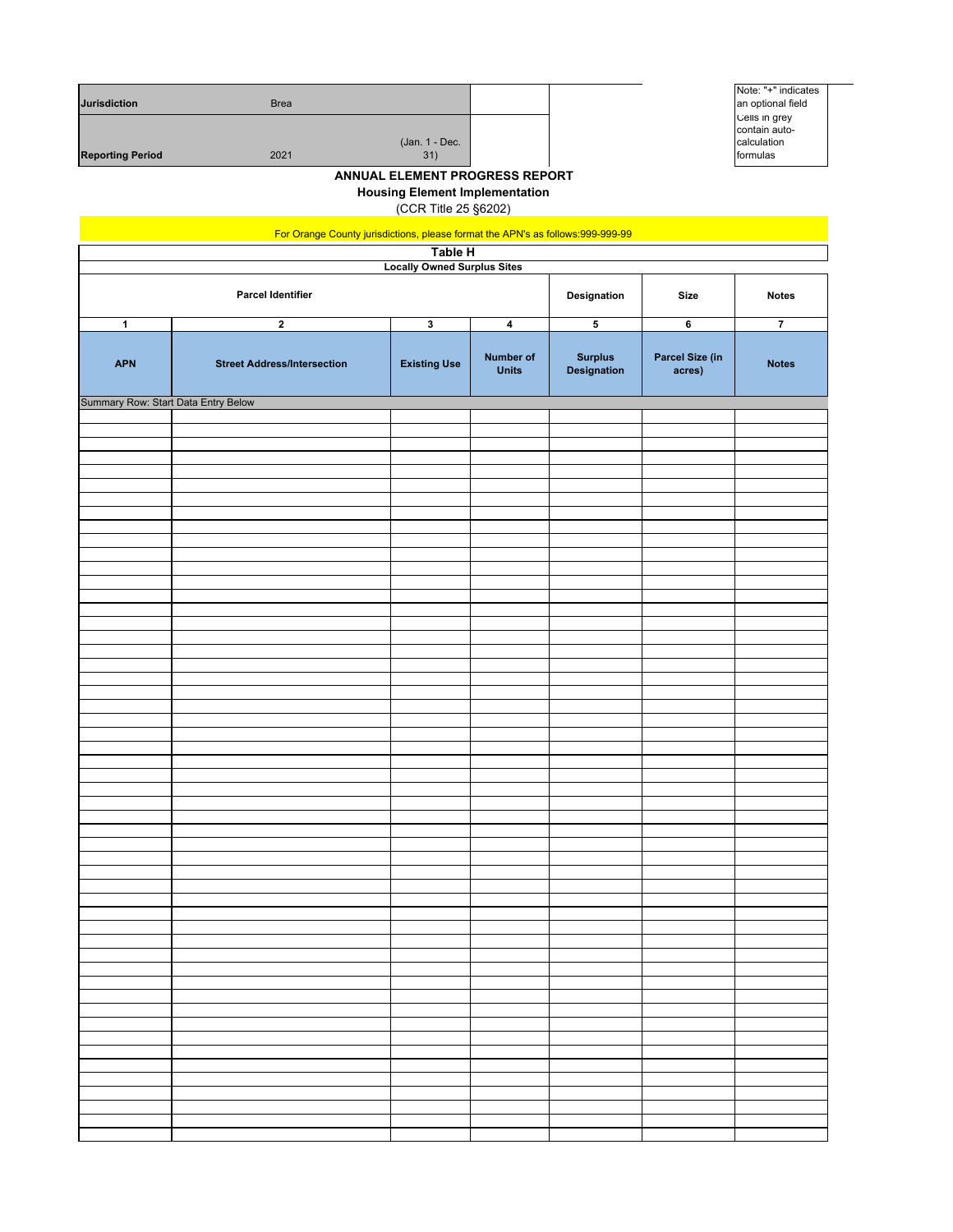| <b>Jurisdiction</b>    | <b>Brea</b> |                         |
|------------------------|-------------|-------------------------|
| <b>Reporting Year</b>  | 2021        | (Jan. 1 - Dec. 31)      |
| <b>Planning Period</b> | 5th Cycle   | 10/15/2013 - 10/15/2021 |

| <b>Building Permits Issued by Affordability Summary</b> |                        |                     |  |  |
|---------------------------------------------------------|------------------------|---------------------|--|--|
| <b>Income Level</b>                                     |                        | <b>Current Year</b> |  |  |
|                                                         | <b>Deed Restricted</b> |                     |  |  |
| Very Low                                                | Non-Deed Restricted    |                     |  |  |
| Low                                                     | Deed Restricted        |                     |  |  |
|                                                         | Non-Deed Restricted    |                     |  |  |
| Moderate                                                | Deed Restricted        |                     |  |  |
|                                                         | Non-Deed Restricted    |                     |  |  |
| Above Moderate                                          |                        | 8                   |  |  |
| <b>Total Units</b>                                      |                        |                     |  |  |

Note: Units serving extremely low-income households are included in the very low-income permitted units totals

| <b>Units by Structure Type</b> | <b>Entitled</b> | <b>Permitted</b> | <b>Completed</b> |
|--------------------------------|-----------------|------------------|------------------|
| <b>SFA</b>                     |                 |                  | ∩                |
| <b>SFD</b>                     |                 |                  |                  |
| $2$ to $4$                     |                 |                  |                  |
| $5+$                           |                 |                  |                  |
| <b>ADU</b>                     |                 |                  |                  |
| <b>MH</b>                      |                 |                  |                  |
| <b>Total</b>                   |                 |                  |                  |

| <b>Housing Applications Summary</b>                    |  |  |  |
|--------------------------------------------------------|--|--|--|
| <b>Total Housing Applications Submitted:</b>           |  |  |  |
| Number of Proposed Units in All Applications Received: |  |  |  |
| <b>Total Housing Units Approved:</b>                   |  |  |  |
| Total Housing Units Disapproved:                       |  |  |  |

| Use of SB 35 Streamlining Provisions          |  |  |  |
|-----------------------------------------------|--|--|--|
| Number of Applications for Streamlining       |  |  |  |
| Number of Streamlining Applications Approved  |  |  |  |
| Total Developments Approved with Streamlining |  |  |  |
| Total Units Constructed with Streamlining     |  |  |  |

| <b>Units Constructed - SB 35 Streamlining Permits</b> |               |           |              |  |  |
|-------------------------------------------------------|---------------|-----------|--------------|--|--|
| <b>Income</b>                                         | <b>Rental</b> | Ownership | <b>Total</b> |  |  |
| Very Low                                              |               |           |              |  |  |
| <b>Low</b>                                            |               |           |              |  |  |
| Moderate                                              |               |           |              |  |  |
| Above Moderate                                        |               |           |              |  |  |
| Total                                                 |               |           |              |  |  |

Cells in grey contain auto-calculation formulas